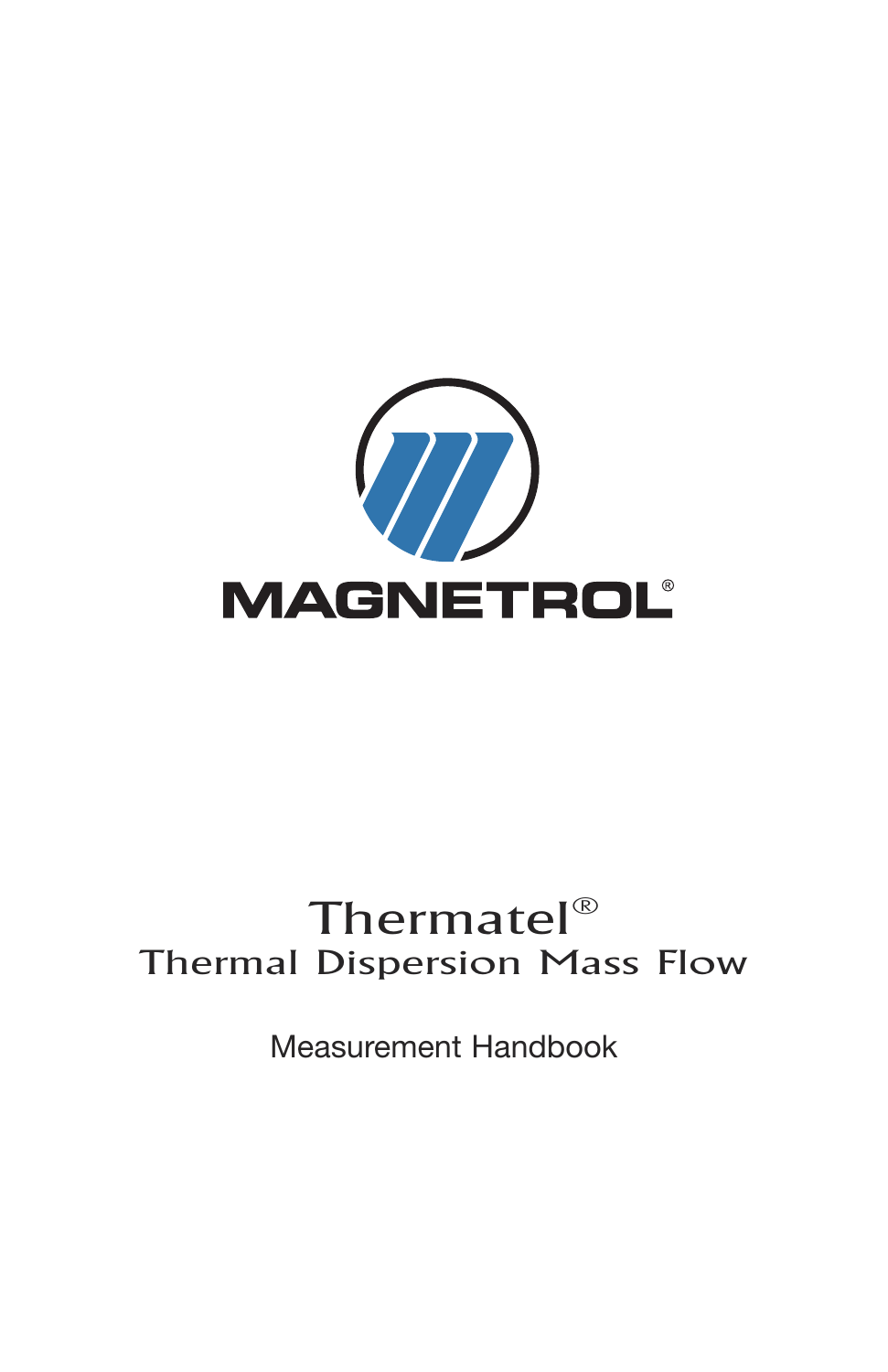| Table of Contents |
|-------------------|
|                   |
|                   |
|                   |
|                   |
|                   |
|                   |
|                   |
|                   |
|                   |
|                   |
|                   |
|                   |
|                   |
|                   |
|                   |
|                   |
|                   |
|                   |
|                   |
|                   |
|                   |
|                   |
|                   |
|                   |
|                   |
|                   |
|                   |
|                   |
|                   |
|                   |
|                   |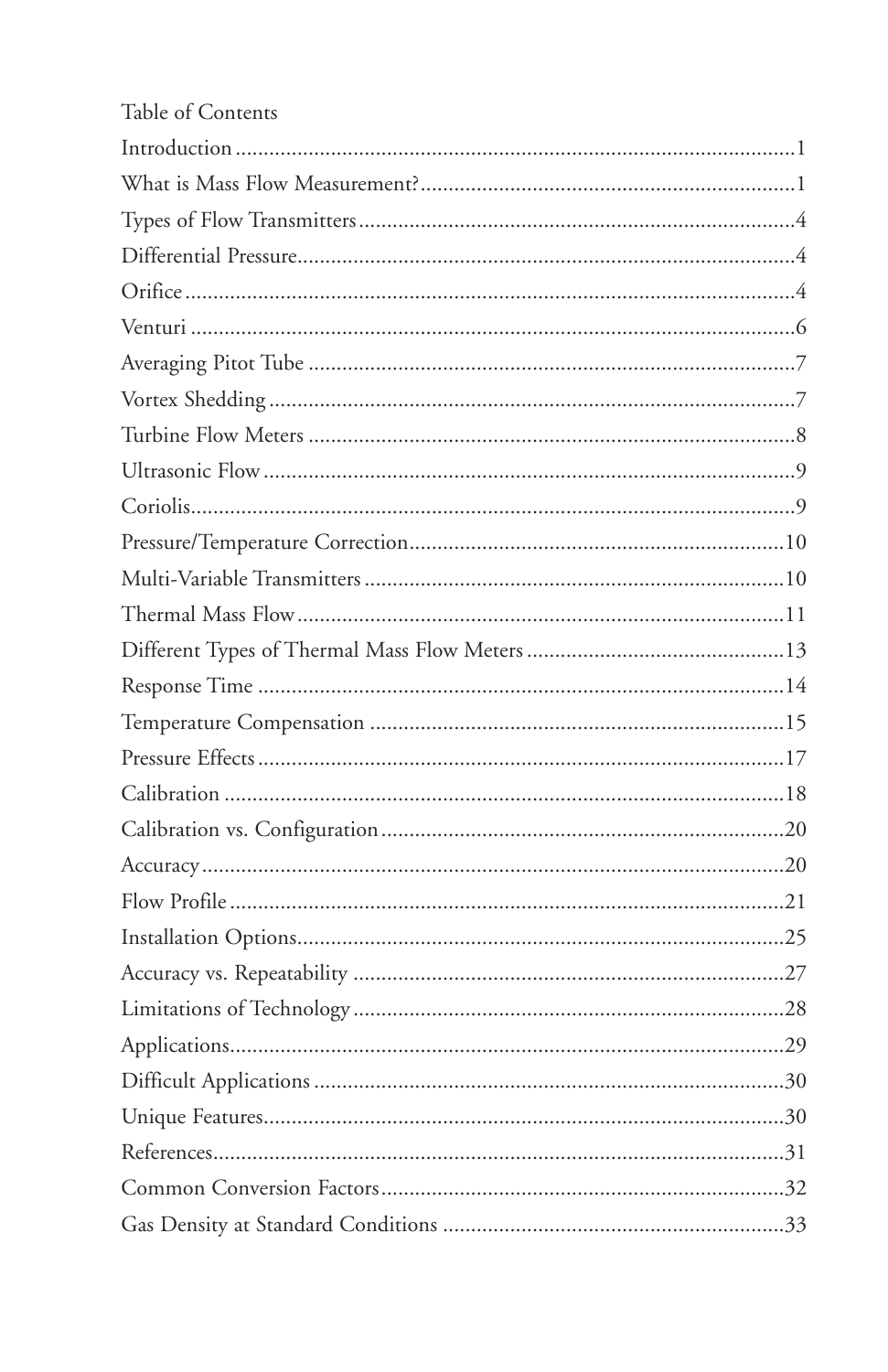#### **Introduction**

Accurate mass flow measurement of gas is difficult to obtain. The main reason is that gas is a compressible fluid. This means that the volume of a fixed mass of gas depends upon the pressure and temperature it is subject to.

Consider a balloon containing one actual cubic foot of gas at room temperature (70° F) and atmospheric pressure. An increase in the room temperature causes the balloon to expand. An increase in the pressure surrounding the balloon results in a decrease in volume. Although the volume of the balloon changes with variations in pressure and temperature, the mass of the gas inside the balloon has remained the same. This illustrates how pressure and temperature affect the actual volume.

There are many well established methods of measuring the actual volumetric flow rate. However, the measured flow rate will vary with changes in temperature and pressure. For virtually all industrial process operations, the user wants to measure the *mass flow rate* instead of the actual flow rate. Chemical reactions work on the basis of mass relationships of ingredients. Combustion is based upon the mass flow rate of the air and the fuel. Gas consumption in a facility is based upon mass flow rate. To accurately measure mass flow, the actual flow rate must be adjusted to correct for any change in temperature and pressure.

Thermal mass flow technology is a method of gas flow measurement that *does not require* correction for changes in process temperature or pressure. Thermal mass flow technology also has a benefit of measurement at low velocities and greater turndown capabilities than those obtainable with other gas flow measurement devices.

#### **What is Mass Flow Measurement?**

Mass Flow is the measurement of the flow rate without consideration of the process conditions. Mass flow is equivalent to the actual flow rate multiplied by the density of the gas. M = Q  $\times \rho$  where Q is the actual flow and  $\rho$  is the density. As the pressure and temperature change, the volume and density change, however the mass remains the same.

To obtain standardization of gas flow measurement, Standard conditions of Temperature and Pressure (STP conditions) are utilized. Gas flow measured at STP conditions is corrected from the actual process conditions to standard conditions; this will be discussed in more detail later.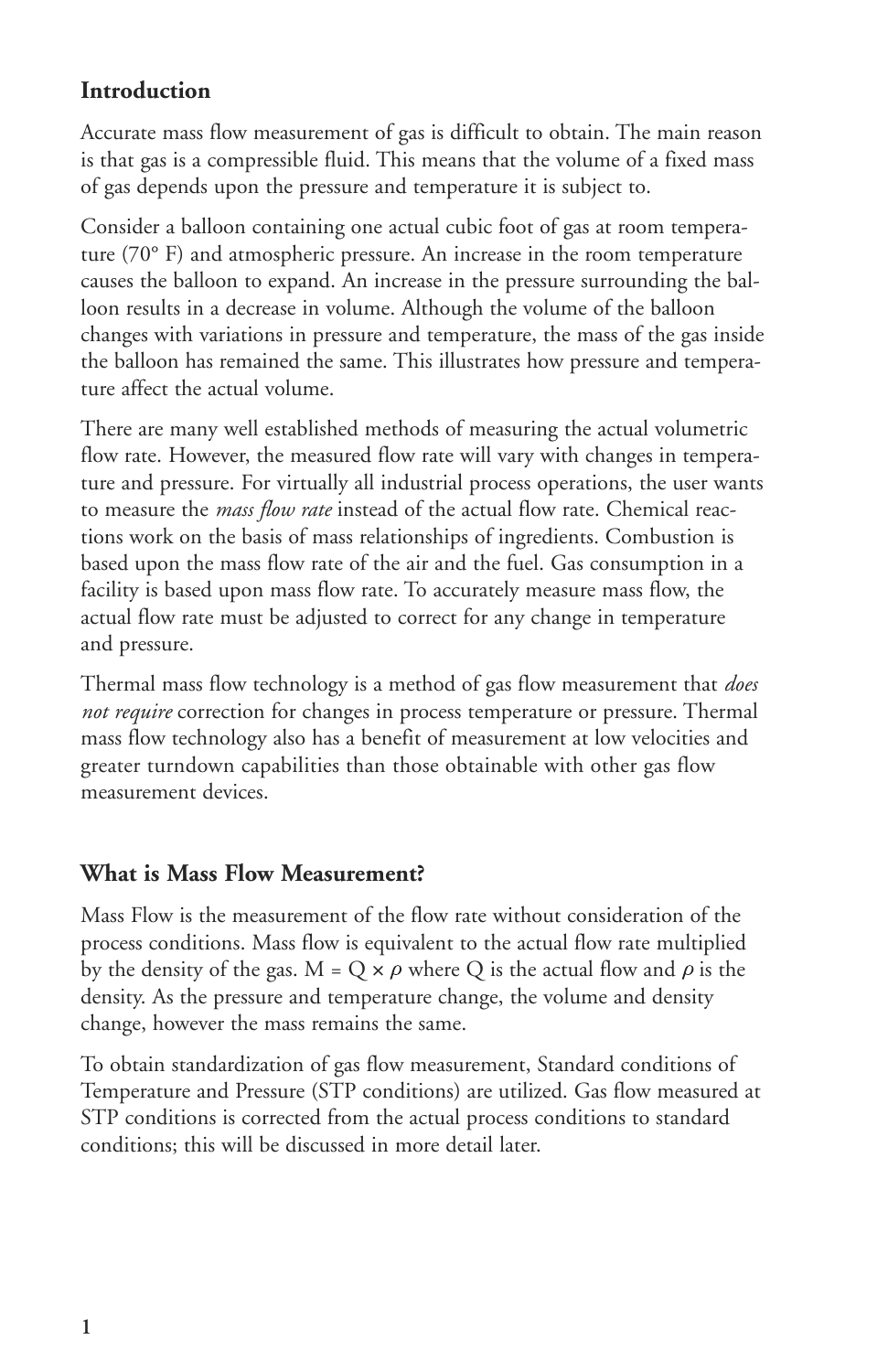The simplest way of measuring mass flow of gas is in units of cubic feet per minute or cubic meters per hour, corrected to STP conditions. This is referred to as SCFM (standard cubic feet per minute) or the metric equivalent of Nm3 /h (normal cubic meters per hour). The density of a gas at standard conditions is known, thus providing a relationship between SCFM and pounds per hour or between Nm3 /h and kg/h.

The conversion between the volume at actual conditions and the volume at standard conditions is based on the ideal gas law — actual volume increases in direct proportion to an increase in absolute temperature, and decreases in direct portion to an increase in absolute pressure. Consider the balloon example — as the temperature increases, the volume expands; as the pressure increases, the volume shrinks.

Absolute pressure of zero psia (pounds per square inch at absolute conditions) is a perfect vacuum. One atmosphere of pressure is defined as 14.69 psia or zero psig. The conversion between psia and psig is easy: PSIA = PSIG + 14.69. If you have a pressure gauge calibrated for psig, it will read zero at sea level and only measure gauge pressure above atmospheric pressure. The following chart will help clarify this.



#### **Figure 1**

Absolute zero is defined as the temperature where molecular motion stops. It is defined as 0 K (Kelvin) which is -273.16° C or 0° R (Rankine) which is -459.67° F. To convert between actual temperature and absolute temperature, simply add 460 to the temperature in degrees Fahrenheit or 273 to the temperature in Celsius.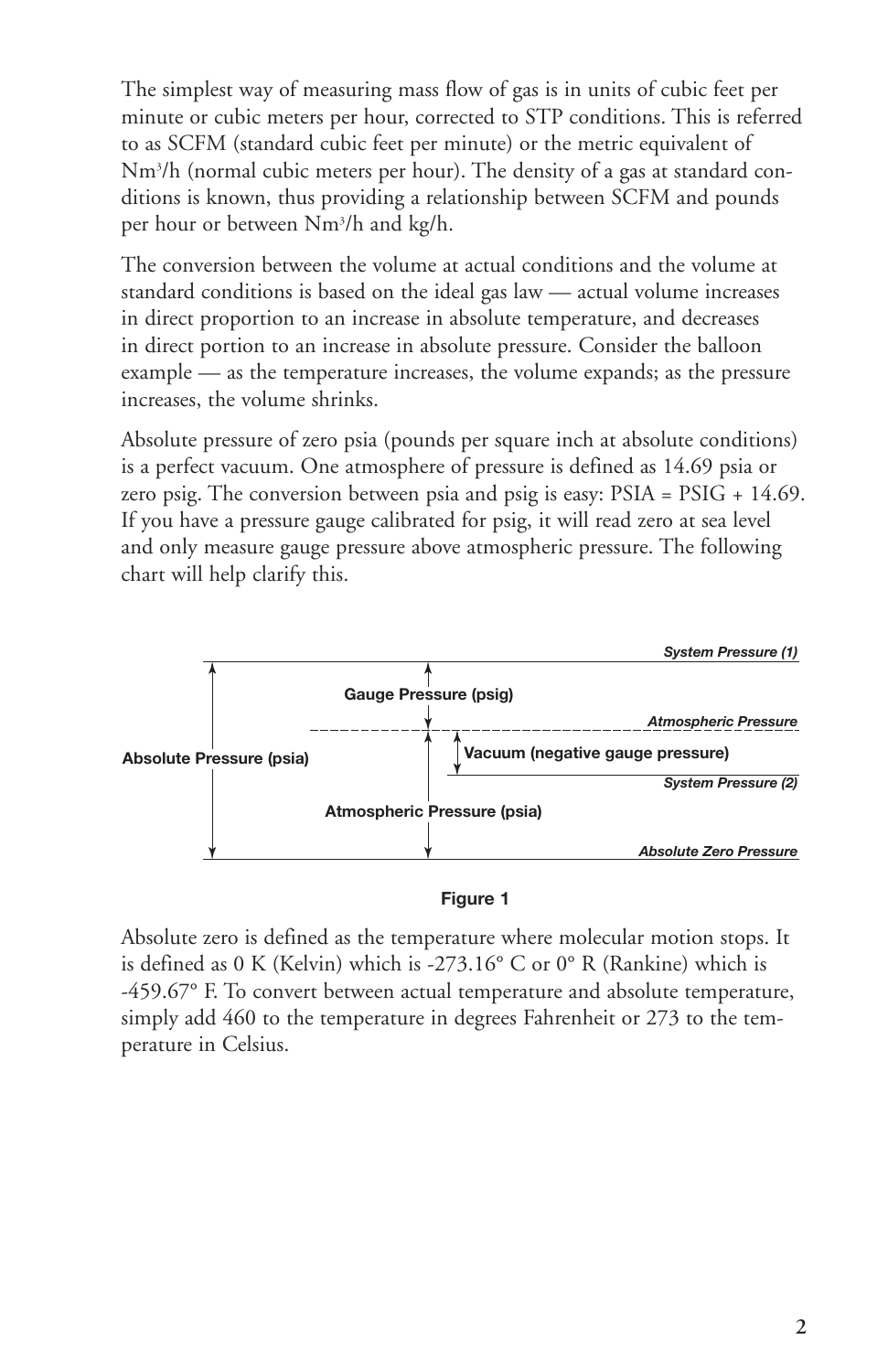Once we establish a set of conditions as a standard temperature and pressure (STP conditions), we can convert between the flow rate at actual conditions and the flow rate at standard conditions.

$$
\text{SCFM} = \text{ACFM}\left(\frac{T_{\text{\tiny{(s)}}}}{T_{\text{\tiny{(a)}}}}\right)\left(\frac{P_{\text{\tiny{(a)}}}}{P_{\text{\tiny{(s)}}}}\right)
$$

The subscript (a) refers to actual conditions; the subscript (s) refers to standard conditions.

Unfortunately, not all STP conditions are universal. Many users consider one atmosphere and 70° F as STP. Some industries use one atmosphere and 60° F as standard; others use one atmosphere and 32° F as standard. The metric equivalent is Normal conditions which are based on a pressure of one bar (14.5 psia) and  $0^{\circ}$  C or 1 bar and 20 $^{\circ}$ C.

The important issue is that Standard Conditions are not Standard and a mass flow meter needs to be able to permit the user to select the desired STP condition. An error of approximately 8% will occur if there is a difference in STP conditions between 70° F and 32° F.

Once a set of standard conditions is identified, the density of that gas at these conditions is known. Therefore, it is a simple matter to convert from SCFM to mass in pounds per hour:

 $\frac{pounds}{hour}$  = SCFM x  $\rho \frac{pounds}{cubic foot} \times \frac{60 \text{ minutes}}{hour}$ 

In this formula, the density in pounds per cubic foot is the density at the specified STP conditions. A list of common gases and their density is in the appendix.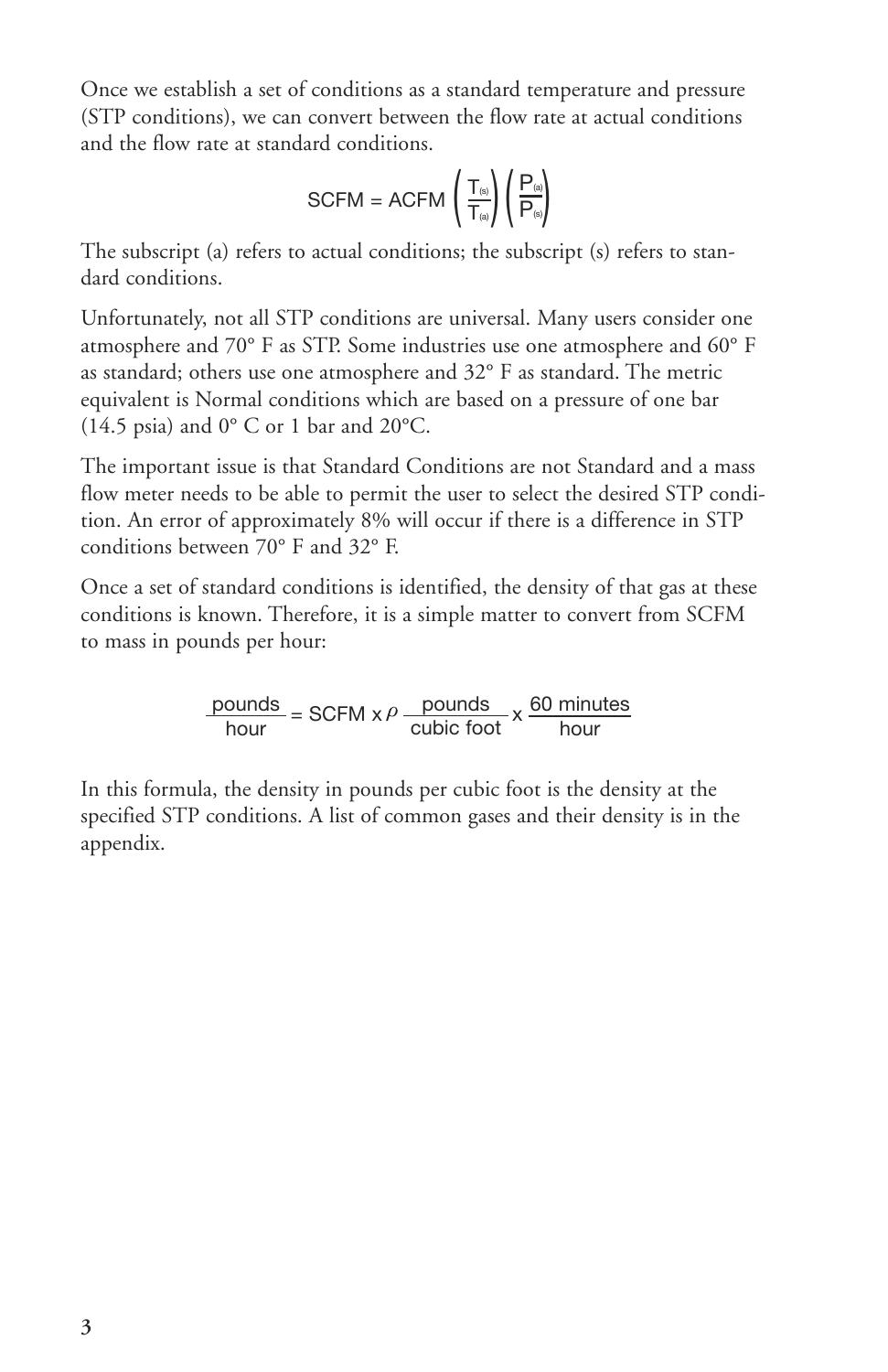# **Types of Flow Transmitters**

There are many types of flow transmitters — some are used for both liquid and gas flow measurement, while others are specifically used for one fluid. The following table identifies many of the different types of flow transmitters and their use in liquid, steam, or gas service, and if they measure actual flow or mass flow.

| Technology    | Liquids | Steam | Gas | <b>Actual Flow</b> | <b>Mass Flow</b> |
|---------------|---------|-------|-----|--------------------|------------------|
| Differential  |         |       |     |                    |                  |
| Pressure      | X       | X     | X   | X                  |                  |
| Vortex        | X       | X     | X   | X                  |                  |
| Turbine       | X       | X     | X   | X                  |                  |
| Magnetic      | X       |       |     | X                  |                  |
| Positive      |         |       |     |                    |                  |
| Displacement  | X       |       | X   | X                  |                  |
| Variable Area | X       |       | X   | X                  | X                |
| Coriolis      | X       |       | X   |                    | X                |
| Ultrasonic    | X       |       | X   | X                  |                  |
| Thermal       |         |       | X   |                    | X                |

As shown, there are many technologies to measure the flow rate of gas. Most of these methods measure the flow rate at the actual operating pressure and temperature and require pressure and temperature correction to obtain the mass flow.

The following discusses some of the common types of flow measurement:

#### **Differential Pressure**

Measuring the pressure difference across a flow element is the most common method of flow measurement. There are several types of flow elements.

#### **Orifice**

The most common flow element is the orifice plate as shown in Figure 2.



**Figure 2**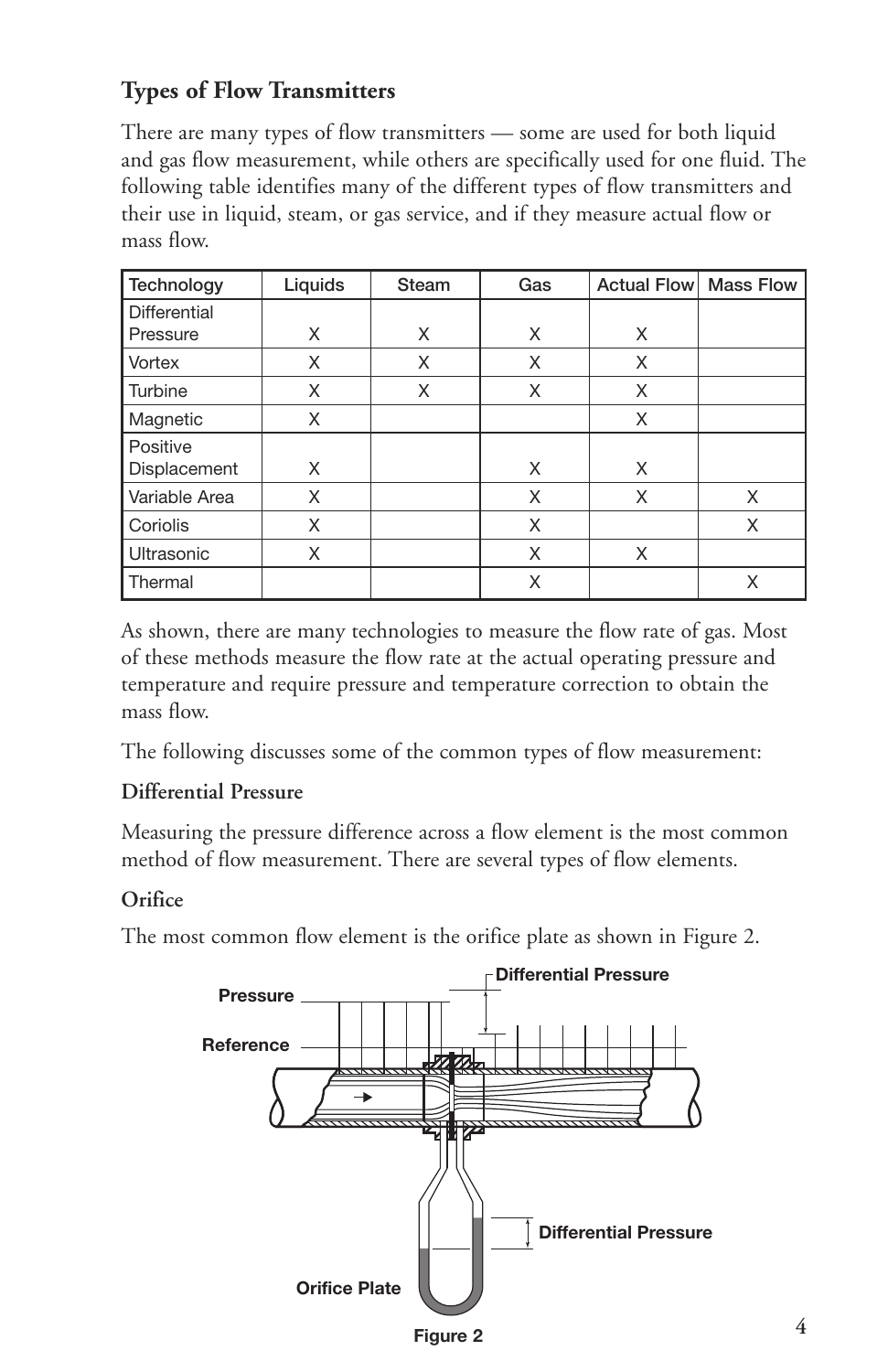This method of flow measurement utilizes a proven technical concept called "Bernoulli's Equation." This relation states that the pressure drop across a flow restriction is based upon the square of the flow:

Flow = constant 
$$
\times \left(\frac{\Delta P}{\rho}\right)^{\frac{1}{2}}
$$

The flow rate is based upon flow at actual operating conditions.

The pressure drop across the flow element is proportional to the square of the flow. If the pressure drop  $(\Delta P)$  is equal to "a", and the flow rate doubles, the pressure drop increases to 4a. If the flow rate triples, then the pressure drop increases to 9a. Therefore the signal strength increases as the flow rate increases. At zero flow there is no signal, and the signal strength slowly increases as the flow increases as shown in the chart below. This results in poor low flow sensitivity.



Basic limitations of this type of flow measurement are: **Figure 3**

- 1. Limited turndown. A 3:1 turndown causes a 9:1 reduction in pressure drop. A 4:1 turndown causes a 16:1 reduction in pressure drop. There becomes a limit on the turndown ratio of any differential pressure measurement instrument due to the DP transmitter. Typical turndown of a DP transmitter is 10:1.
- 2. Limited low flow measurement. There is a minimum flow rate which generates a pressure drop that can be measured with any differential pressure transmitter. This is illustrated in the above graph.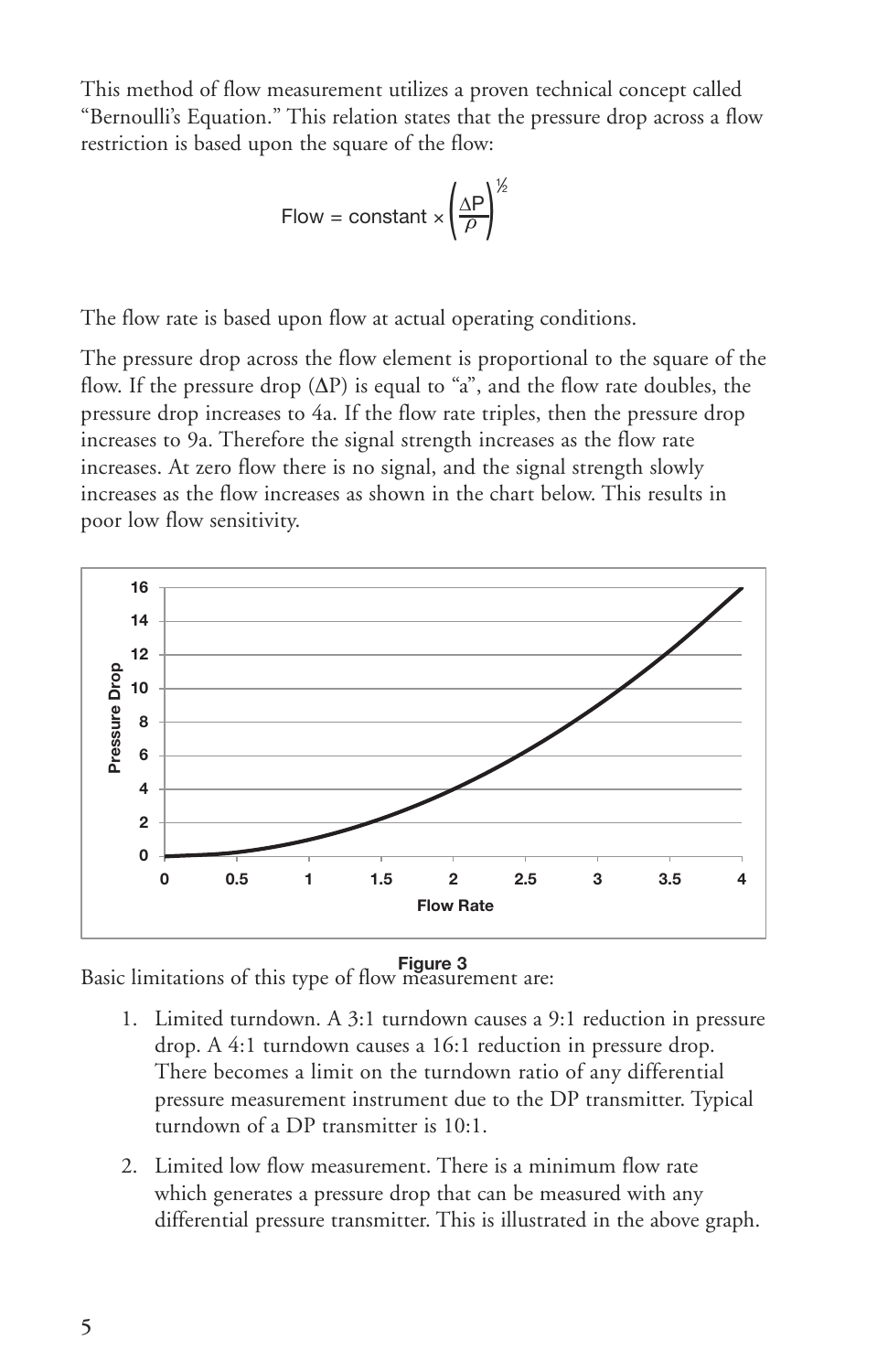- 3. Creates pressure drop. Because the flow measurement is based upon measuring a differential pressure, the flow measurement requires that additional pressure drop be added to the process, which increases operating cost. The pressure drop created by the primary element is frequently overlooked when considering operating cost.
- 4. Measures actual flow rate. Any differential pressure flow device measures *the actual flow rate* in ACFM. To determine the mass flow rate, correction from actual conditions to standard (mass) conditions is required. To determine mass flow from actual flow, it is necessary to measure:
	- Differential pressure
	- Absolute pressure
	- Absolute temperature

These measurements are then sent to a flow computer that calculates the mass flow rate in SCFM, using the equations previously discussed.

#### **Venturi**

A venturi flow element is very similar to the operation of the orifice plate, except that, due to the construction of the venturi, there is a recovery of energy reducing the overall pressure drop. A typical venturi flow element is shown in Figure 4.

While reduction in energy consumption is desirable, a venturi flow element is



**Venturi Flow Element**

**Figure 4**

considerably more expensive than an orifice plate; and, still suffers similar limitations, with respect to low flow sensitivity and sensitivity to changes in process pressure and temperature.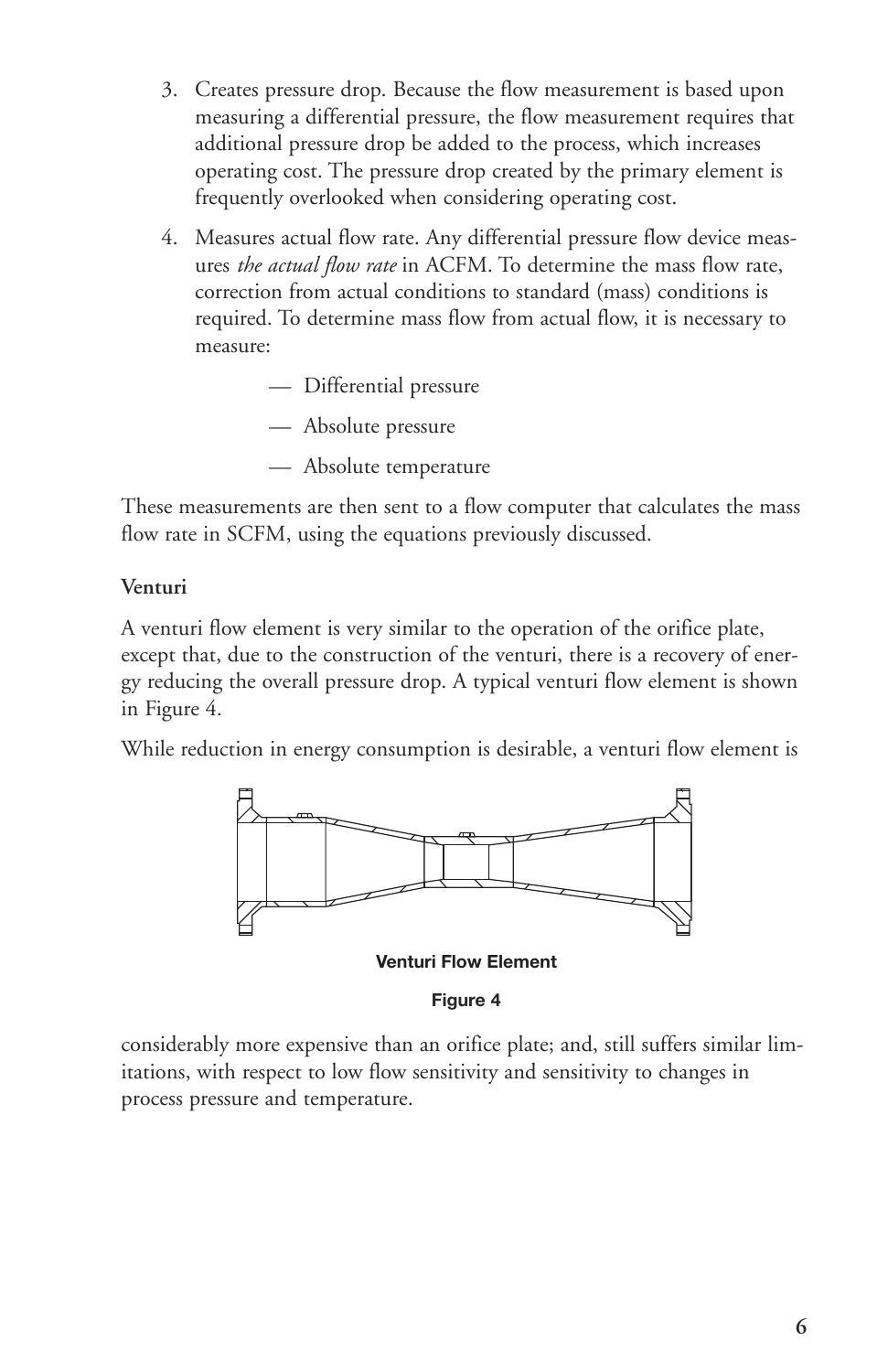#### **Averaging Pitot Tube**

The averaging pitot tube can be an effective differential pressure flow measurement device. It is an insertion device that measures the average velocity across the pipe as shown in the illustration below. While this type of instrument is effective for liquid and steam flow, it has limitations with gas flow measurement, particularly low flow sensitivity and turndown.

The flow measurement is based on determining the velocity pressure, which is the difference between the total pressure (measured on the upstream side) and the static pressure (measured on the downstream side). The velocity pressure provides an indication of the actual velocity at the operating temperature and pressure. The averaging pitot tube samples at various points across the pipe or duct in order to reduce the effect of flow profile. Refer to Figure 5.



**Figure 5**

#### **Vortex Shedding**

This technology is well accepted for flow measurement at high flow rates. The principle of operation is based upon the shedding or the creation of vortices from a blunt element. The instrument counts the number of vortices created; and, through a known relationship, converts this to the actual flow rate through the element. Refer to Figure 6.



**Vortex Shedding**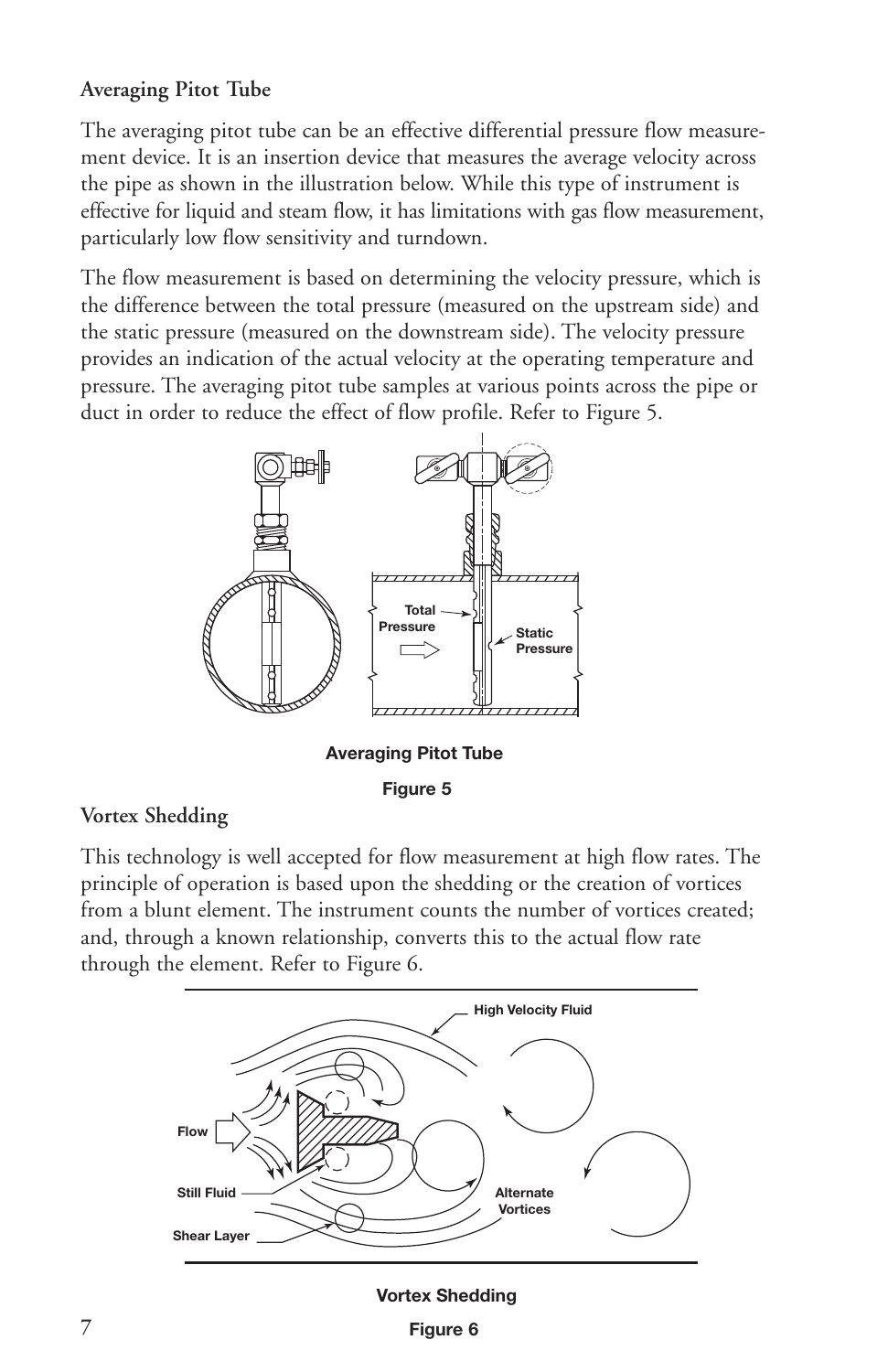There are limitations when using this technology for measurement of gas flow rates:

- 1. Vortex flow meters measure the actual flow rate moving past the flow element. To convert to mass flow, it is necessary to measure pressure, temperature, and use a flow computer to calculate mass flow.
- 2. Minimum flow rate. There is a minimum flow velocity that generates vortices. At flow rates below this minimum flow rate, the instrument will not generate vortices. This is why some vortex flow meters are reported to drop off at the low end. This reduces the ability to detect low flow rates and reduce overall turndown of the instrument. This is a physical limitation that exists for all vortex flow meters. Sometimes the pipe size is reduced in order to increase the velocity through the vortex flow meter to improve low flow sensitivity. This complicates an installation—especially if done as a retrofit on an existing installation.

While vortex flow transmitters are occasionally used for high velocity gas flow, their most common applications are for liquid or steam flow.

#### **Turbine Flow Meters**

Frequently used for air and gas flow measurement, turbine flow meters are available as both an in-line body and an insertion probe.

The vanes of the turbine flow meter spin as the fluid moves — the greater the flow rate, the faster the vanes will turn. Various methods are used to count the pulse rate (number of turns) of the vanes.

Turbine meters can be accurate for measuring the actual gas flow rate; but, like other devices, they require pressure and temperature correction to obtain mass flow measurement. Turbine meters also have a minimum velocity that they can detect, and may require some type of lubrication of the bearings. They are also known to continue spinning after the flow has stopped resulting in high flow measurements.

Many applications for turbine flow meters are for smaller, in-line flow bodies where pressure and temperature are fairly constant. Because of the moving parts the gas does need to be clean.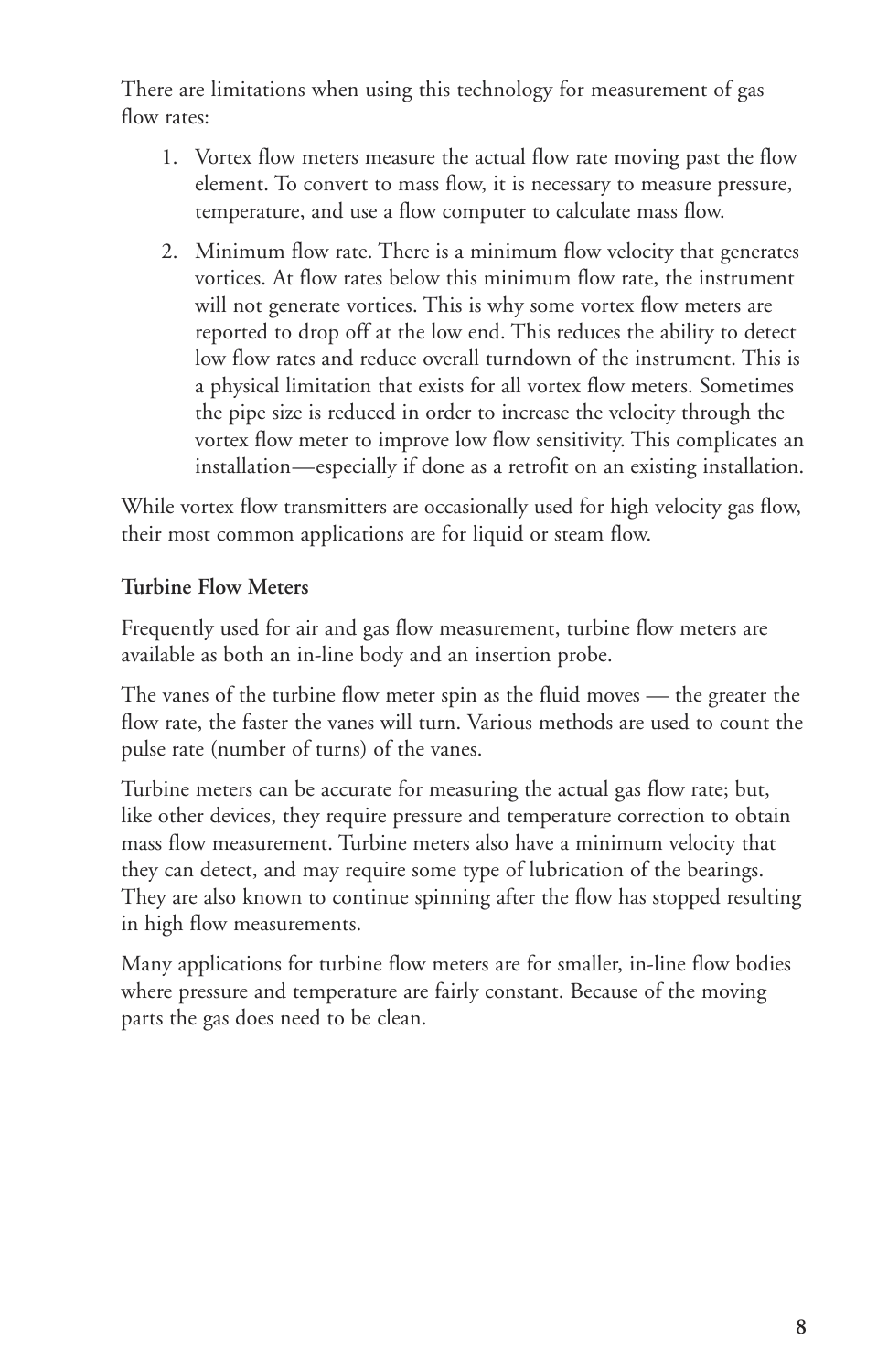#### **Ultrasonic Flow**

Ultrasonic technology is used to measure the velocity of the fluid in a closed pipe. The sensors can be either insertion type or a non-invasive type, which clamp onto the side of the pipe.

When there is flow, the time for a pulse to go between the downstream and upstream transducer will be longer than the time from the upstream to the downstream transducer. The faster the velocity the greater this difference in time. This time difference can then be used to calculate the velocity and flow in the pipe at operating conditions. Measurement of both pressure and temperature is used to obtain mass flow.

The accuracy of an ultrasonic flow meter can be improved by providing multiple sets of transducers or paths which measure the flow in different areas of the pipe.



#### **Coriolis**

Coriolis is a direct form of mass flow measurement, which does not rely upon the physical properties of the fluid. When first developed, Coriolis flow meters did not have the sensitivity for gas flow measurement; however, the technology has improved and Coriolis is now used to measure gas flows.

There are a variety of designs of Coriolis Mass Flow Meters. These include single straight tube, multiple straight tube, curved tube, S-tube and other variations. They work on the basic principle that the the Coriolis force is dependent on the mass flow through an oscillating sensor tube.

The advantage of Coriolis is that it is a true, high accuracy, mass flow measurement, independent of the properties of the fluid. Disadvantages are that it is available only as an in-line device with limitations in size. Coriolis flowmeters are expensive to purchase and install. May not be suitable for low flow, low pressure applications. Pressure drop across a Coriolis flowmeter is also a consideration.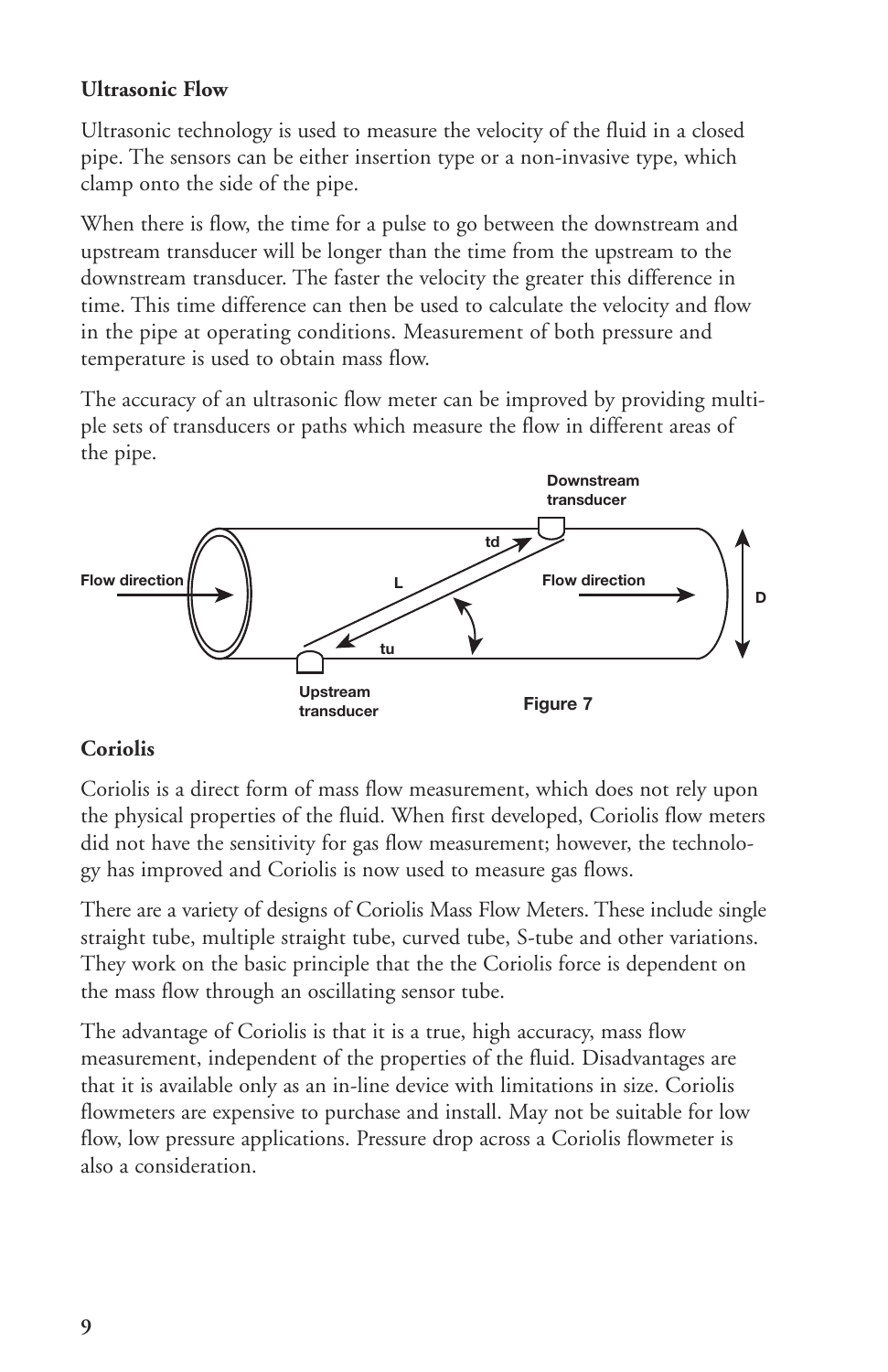#### **Pressure/Temperature Correction**

As previously discussed, many flow meters measure the actual flow rate at operating conditions rather than the mass flow rate. In order to obtain a mass flow measurement, it is necessary to correct for the actual pressure and temperature. Figure 8 illustrates what is necessary to obtain a mass flow measurement from a differential pressure flow measurement device (the most common form of flow measurement). The differential pressure across a flow element must be measured to obtain the actual flow rate; then, the actual flow rate must be corrected for pressure and temperature. This requires three separate instruments to measure differential pressure, pressure, and temperature. These signals are sent to a flow computer to determine the mass flow rate. Thermal mass flow technology replaces all of this with one instrument that directly measures the mass flow rate of the gas.



#### **Multi-Variable Transmitters**

A multi-variable transmitter combines the function of the three transmitters (ΔP, P, and T) and the flow computer into one transmitter. The multi-variable transmitter measures the pressure and temperature of the gas, the pressure drop and then calculates the mass flow.

While only one 4–20 mA signal is generally available, measurement of the other variables is available via HART® communication. The functionality of three transmitters in one device reduces the installation cost of differential pressure mass flow measurement.

Multi-variable transmitters are frequently used with averaging pitot tubes. Turndown ratios in flow up to 8:1 are obtainable. This turndown ratio is based on the maximum allowable flow rate that the averaging pitot tube can detect. The actual turndown rate for the user's specific application will be less, depending upon the application. Limitations in low flow measurement capabilities still exist.

Multi-variable transmitters are also integrated into some vortex flow transmitters. These instruments measure the actual flow rate using a vortex; then, also measure the pressure and temperature and provide a correction to mass flow. These instruments tend to be rather expensive.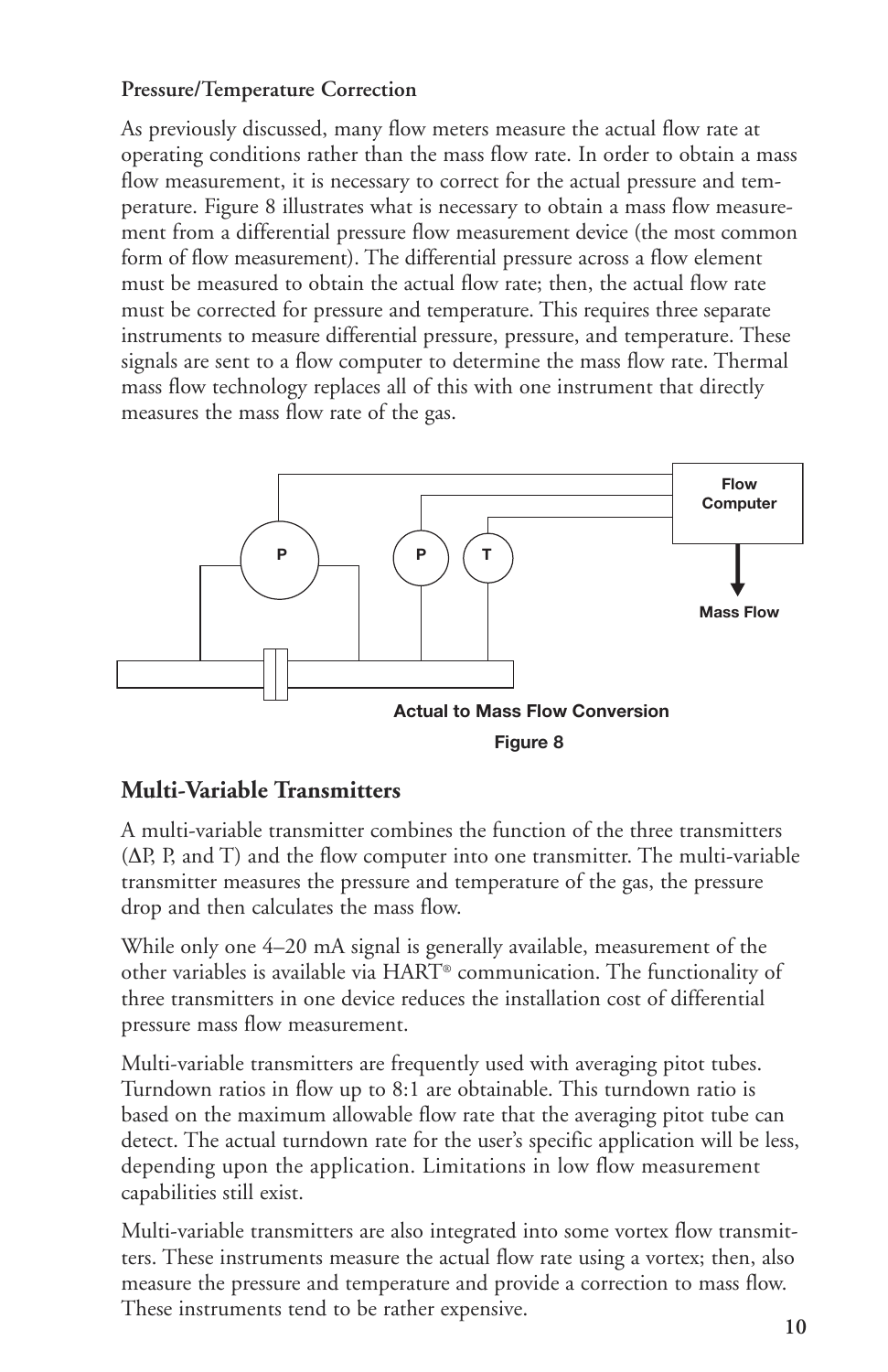#### **Thermal Mass Flow**

Thermal Mass Flow offers many advantages over other, more traditional, methods of measuring gas flow.

- 1. Mass flow measurement. Thermal mass flow transmitters provide a measurement of the mass flow rate of the gas based upon heat transfer. The gas flows past a heated surface creating a cooling effect. Heat transfer is caused by the mass (or molecular) flow of the gas providing a mass flow measurement. Correction of the gas flow rate for pressure and temperature is not required.
- 2. Excellent low flow sensitivity. Thermal technology can measure velocities down to 10 standard feet per minute —much lower than any other flow device. The heat transfer rate is greatest at low flow rates and decreases as the flow rate increases. This makes this technology especially sensitive for low velocity measurement and high turndown requirements.
- 3. Excellent turndown. The Magnetrol ® Thermal Mass Flow Transmitter offers the ability to measure the low velocities as well as high flow rates. This can provide a turndown rate of 100:1 or more depending upon the application requirements and calibration of the instrument.
- 4. Low pressure drop. The insertion probe has little blockage of the pipe, thereby, creating very low pressure drops.
- 5. Ease in installation. Using an insertion probe, the instrument can easily be installed in a pipe or duct. Many installations use a compression fitting or a retractable probe assembly for inserting the probe into the pipe.
- 6. Factory Calibrated. Each instrument is calibrated by MAGNETROL for the application specific requirements and configured to the user's specifications. The instrument can be installed and placed directly into service without any need for field set up, calibration, or adjustment.
- 7. Lowest installed cost. When considering options to measure mass flow, the TA2 has the lowest installed cost while providing excellent performance. No additional instrumentation is required to obtain a mass flow measurement.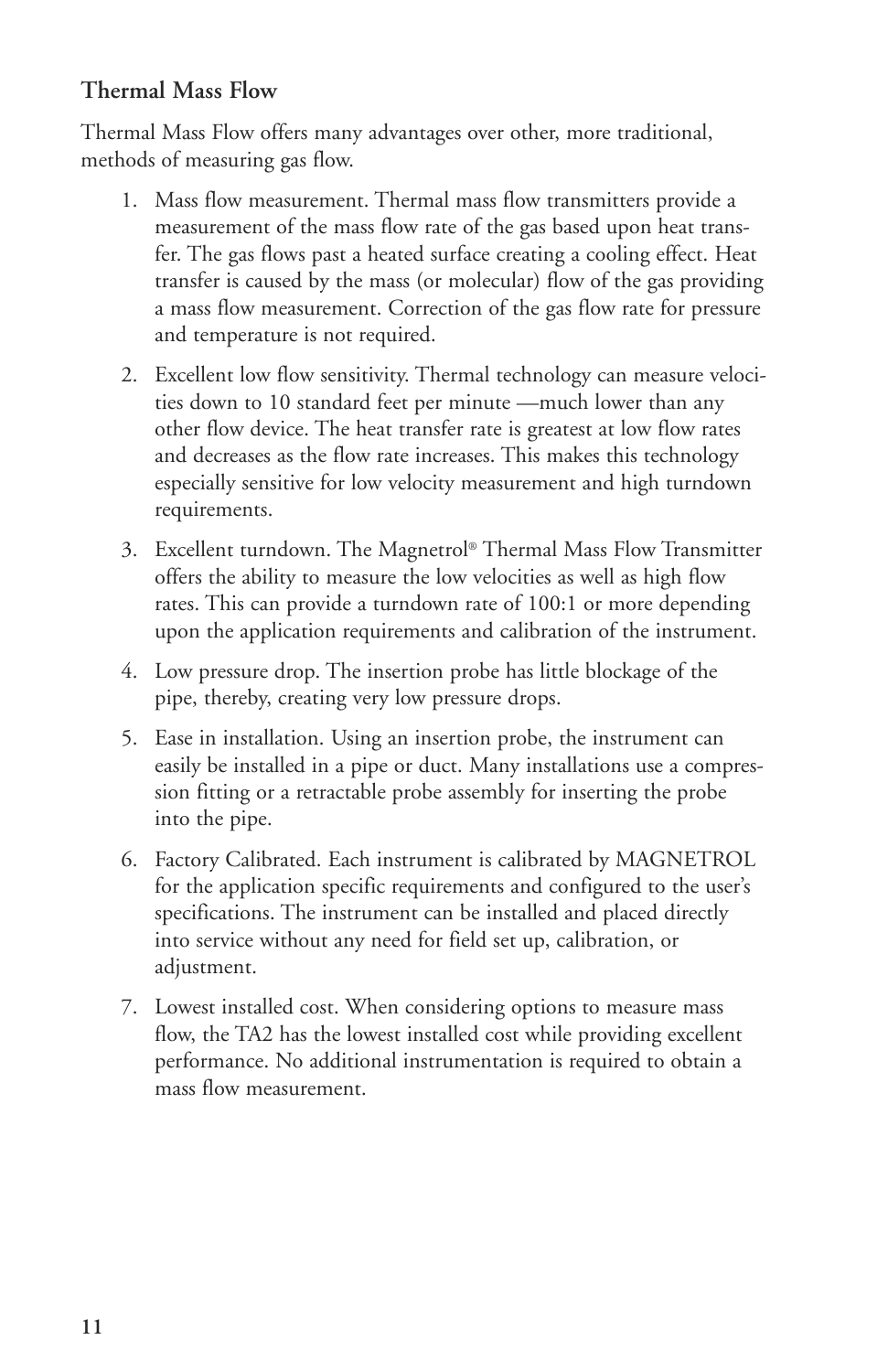MAGNETROL offers the TA2 thermal mass flow meter to meet a broad range of user's application requirements:



The sensor used with the MAGNETROL Thermal Mass Flow meter is illustrated in Figure 9.



**TA2 Sensor**

#### **Figure 9**

The sensors on the TA2 are protected to prevent possible damage from "bottoming out" when inserted into a pipe. This is an important consideration if the probe is installed into the pipe with a compression fitting. There are two sensors — a heated sensor (shown on the right) and a reference sensor which measures the temperature of the gas. Precision matched Platinum RTDs are used for the temperature measurement. A mass balancing element is used to ensure that both sensors will respond the same to changes in temperature.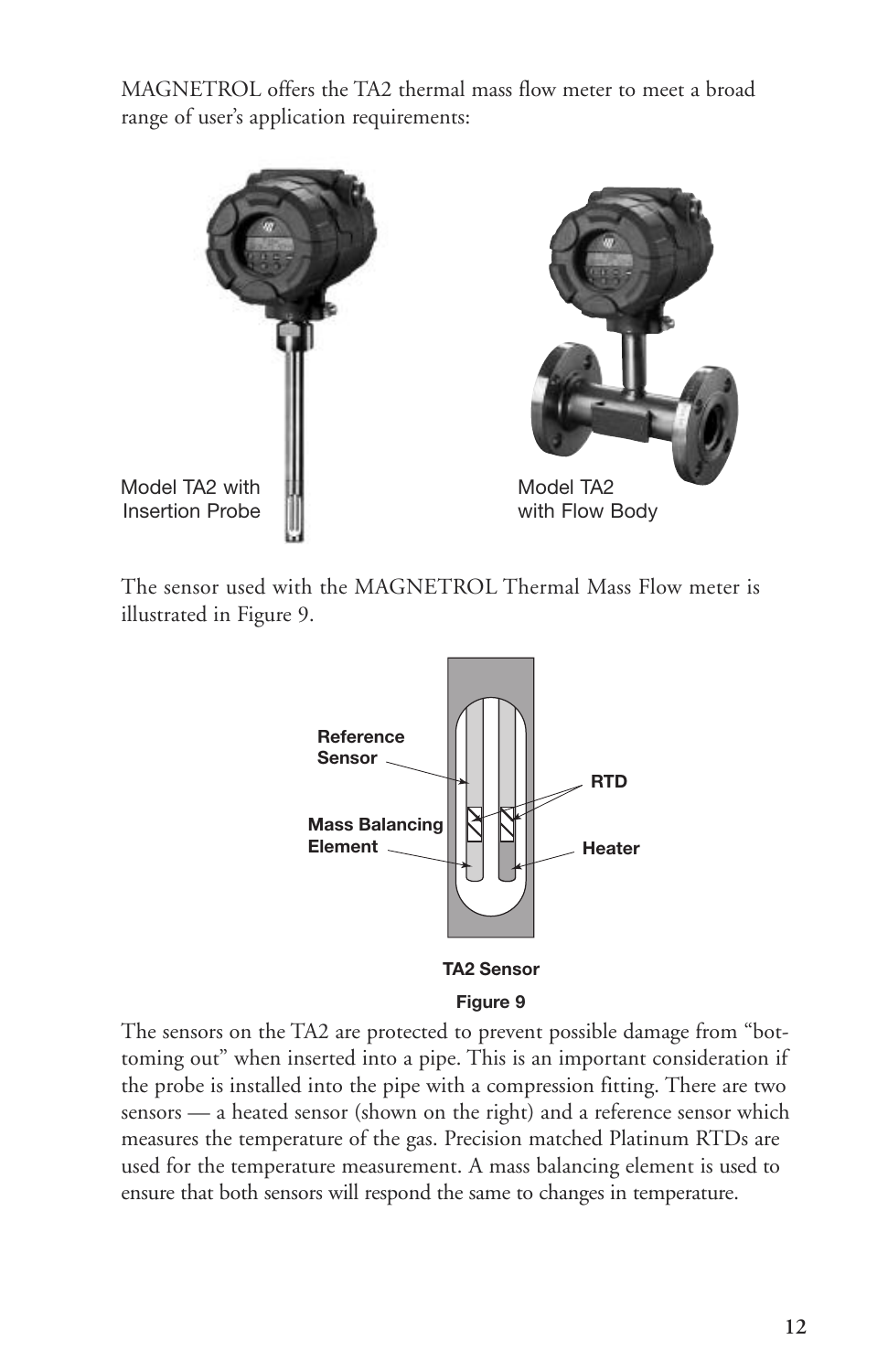# **Different Types of Thermal Mass Flow Meters**

There are two different technologies utilized for thermal mass flow measurement. Both methods obtain the same results, and the user should not be concerned which method is used. MAGNETROL has experience with both technologies.

#### **Constant Temperature Difference**

This technology maintains a constant temperature difference between the heated sensor and the reference sensor. The instrument controls the amount of power to the heater to maintain this temperature difference. The temperature difference is set during the calibration to optimize the performance for the specific application. As the flow rate increases, more power is required to maintain this constant temperature difference. Refer to the chart shown in Figure 10. This is the technology used in the TA2.

As shown in the illustration, at low mass flow rates, there is little heat transfer, and thus the amount of power required to maintain the desired temperature difference is low. As the mass flow rate increases, the amount of power required to maintain a constant temperature difference increases.

Changes in power are greatest at low velocities thus providing excellent low flow sensitivity. As the mass flow rate increases, the power increases as shown. This permits flow measurement at very high flow rates providing high turndown capabilities.



**Mass Flow Rate**

#### **Figure 10**

There is an inherently non linear relationship between mass flow rate and signal. The instrument linearizes the signal to produce a linear 4-20 mA output signal over the dynamic range of the instrument.

Calibration is an important part of the operation of the TA2. Each instrument is calibrated to establish this relationship between power and mass flow.

The user can easily modify the 4 and 20 mA points within the calibration range of the instrument. Other field configuration may include changing the pipe or duct size, units of measurement, damping, and other specific application factors.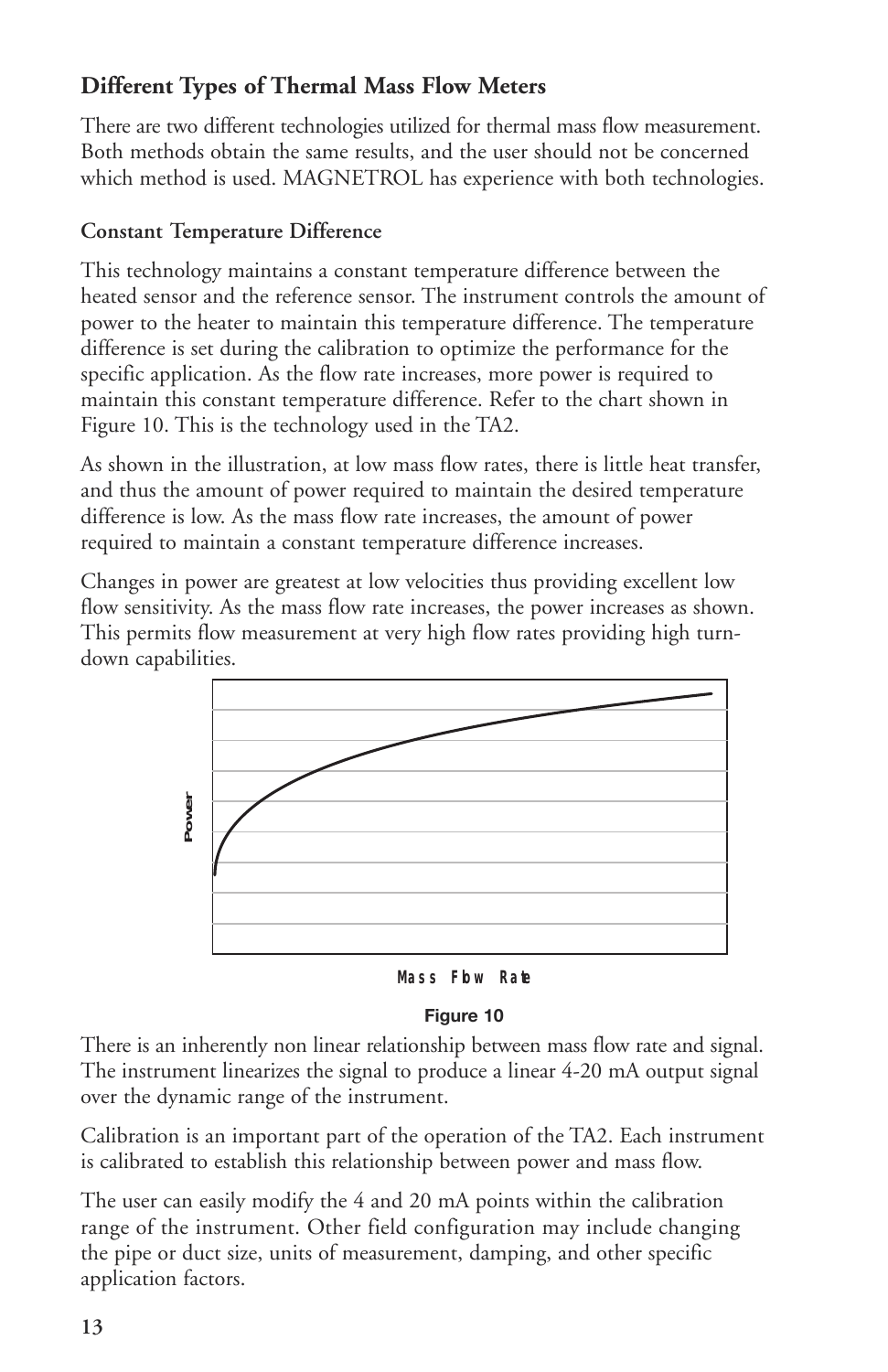#### **Constant Power**

This technology uses a constant power to the heater. The instrument measures the temperature difference between the heated sensor and the reference sensor, which measures the process temperature. The temperature difference decreases as the flow rate increases. This was the method utilized in the TA1, the first generation thermal mass flow meter of MAGNETROL.

At low flow rates the temperature difference between the sensors is greatest. As the flow rate increases, the temperature difference decreases. A curve of temperature difference versus mass flow rate is shown in the chart below.



#### **M ass Flow R ate**

#### **Figure 11**

The change in temperature difference with mass flow rate is very large at the low flow rates – this provides excellent low flow sensitivity as previously mentioned. As the flow rate increases, the temperature difference decreases yet the curve still shows good sensitivity at very high flow rates providing high turndown capabilities.

#### **Response Time**

One of the main differences between the Constant Temperature Difference and the Constant Power Technologies is the response time. There is some thermal mass which has to heat up or cool down resulting in a slight delay in time between when a change in flow occurs and the instrument reports the flow rate.

Constant Power operation is a passive operation. The temperature difference is dependent upon how long it takes for the heated sensor to heat up or cool down with flow changes. The response time depends upon the amount of the step change, if there is an increase or decrease in flow rate, and the type of gas.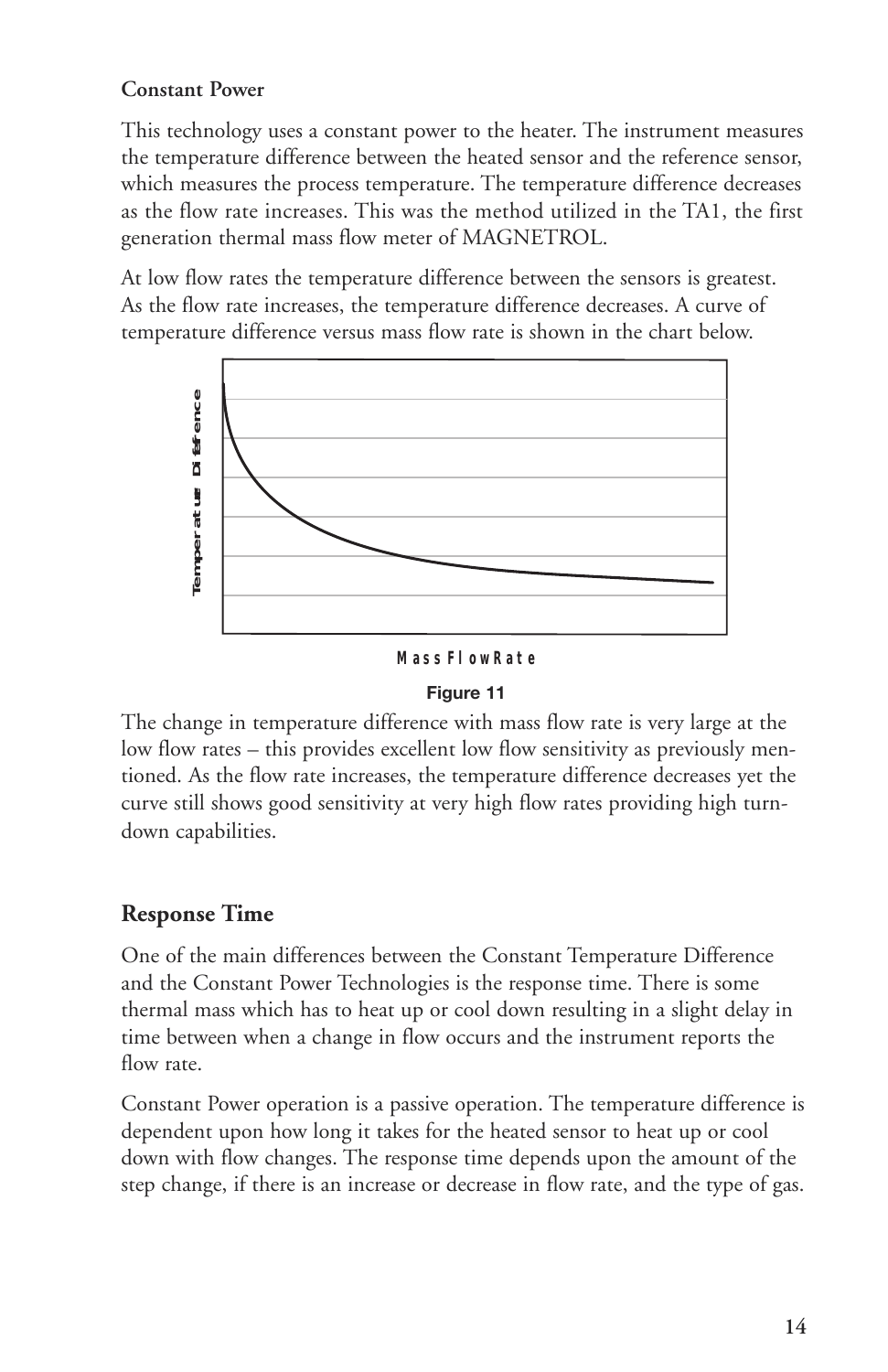The constant temperature difference operation used in the TA2 has a faster response time to changes in flow. The TA2 controls the power to the heater to always maintain a constant temperature difference between the reference RTD and the RTD measuring the temperature of the heater. There is a PID control circuit in the TA2 with parameters set to provide the fastest response possible while maintaining steady operation once flow has been reached. The response time of the TA2 to increasing and decreasing flow is shown below:



**Figure 12**

#### **Temperature Compensation**

Thermal Mass Flow Transmitters measure heat transfer and infer the mass flow. This relationship between heat transfer and mass flow is obtained during the calibration which will be discussed in more detail later.

However, the gas properties that affect convective heat transfer are also affected by changing temperature. These properties include thermal conductivity, gas viscosity, density and specific heat.

MAGNETROL has done extensive testing and analysis on the effect of changes in flow at different temperatures and has developed a proprietary method of providing temperature compensation over the entire operating range of the instrument. The chart below shows typical curves for the TA2 showing the change in flow rate which occur at different process temperatures due to changes in gas properties.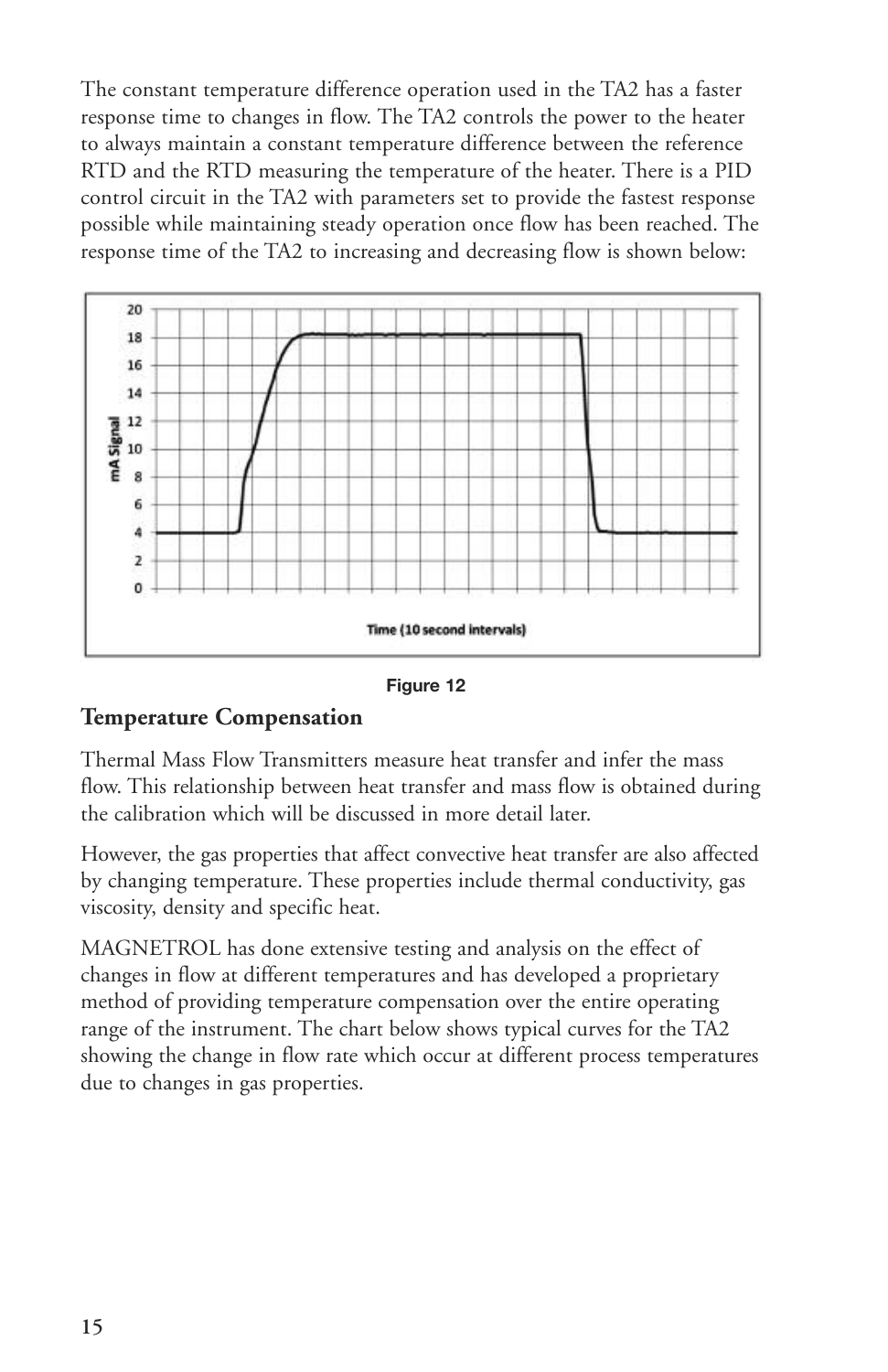MAGNETROL temperature compensates over the entire operating temperature range of the instrument. *The TA2 measures the temperature and then applies a correction in the flow measurement based upon the operating temperature.*



The chart below shows the same data after we apply our temperature compensation.



**Figure 14**

These illustrations demonstrate the effectiveness of MAGNETROL temperature compensation of the mass flow measurement based upon varying gas properties.

Some thermal mass flow manufacturers just temperature compensate the electronic circuit. What these manufacturers overlook is that the gas properties that affect convective heat transfer are temperature dependent. Thus changing temperature changes heat transfer. MAGNETROL provides real time temperature compensation that measures the temperature of the gas and automatically corrects the mass flow measurement based on temperature variations.

Without real time temperature compensation, the accuracy of the flow measurement will degrade with temperature changes. In some competitive designs, the rated accuracy is only good within 50° F of the calibration temperature.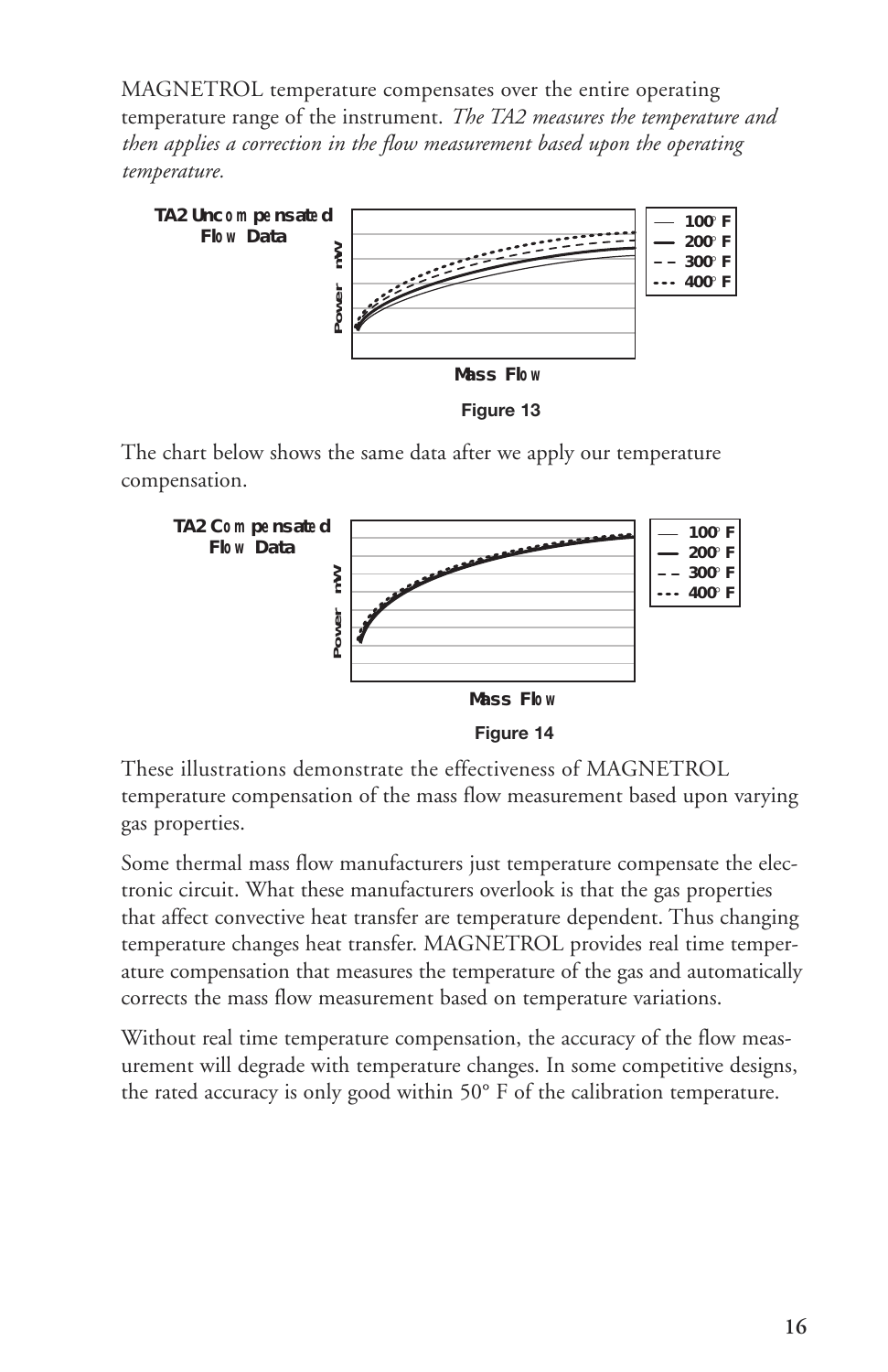If the instrument does not provide a temperature measurement, the instrument cannot provide real time temperature compensation. This is especially a consideration with other manufacturers' constant temperature difference operation; these designs have a reference RTD and a self heated RTD. The reference RTD is used in the electronic circuit and does not provide temperature measurement. Thus these instruments do not provide real time temperature compensation.

Another consideration in using a self heated RTD is that the resistance of the self-heated RTD changes with temperature. Without knowing the temperature, the instrument cannot compensate for the changing resistance of the heated RTD.

MAGNETROL advanced real time temperature compensation is an important feature which provides superior performance for the Model TA2.

#### **Pressure Effects**

high velocity, low density gas.

Heat transfer is affected by changing temperature. This is based upon both theory and the experience of MAGNETROL. However, heat transfer is not affected by changing pressures. The chart below demonstrates that pressure does not affect thermal mass flow measurement.



An increase in pressure will increase the gas density – there is the same amount of heat transfer with a low velocity, high density gas as there is with a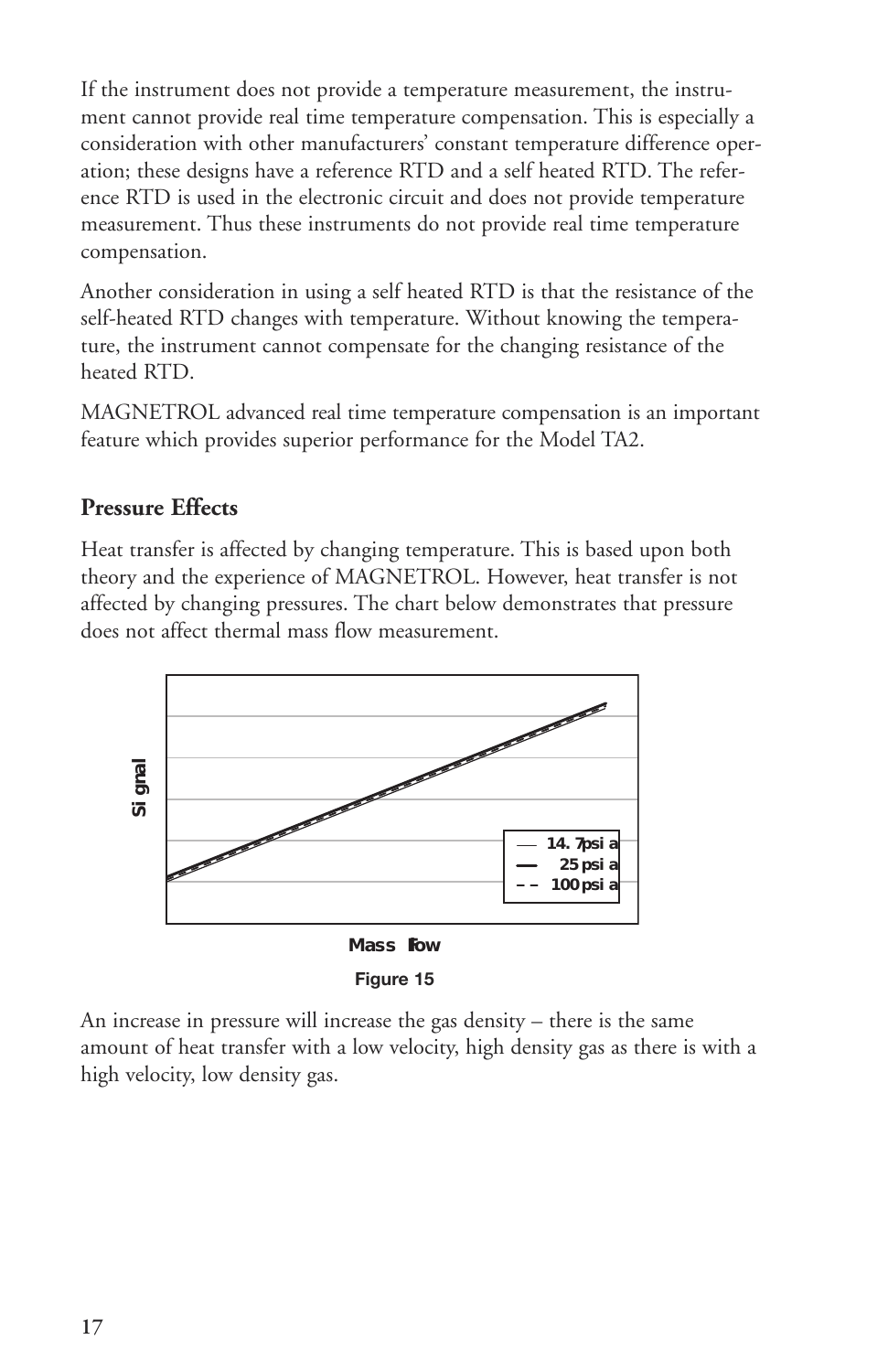# **Calibration**

Each instrument is calibrated for the gas and the specified flow rate. Calibration involves placing the sensor in a flow bench, flowing a known amount of gas over the sensor and measuring the signal. This is repeated for at least 10 different flow rates. The calibration data of signal and flow rate is then installed in the instrument. The calibration is NIST traceable. A calibration certificate is included with the instrument and all calibration data is retained at MAGNETROL for future reference.

When installed and placed into operation, the instrument measures a signal, and then converts that signal to the flow rate for the user's application. The instrument adjusts for differences in area and blockage effect between the calibration fixture and the field installation.

Each gas has different thermal properties that effect convective heat transfer. An instrument calibrated for air will not provide accurate measurements if used for natural gas. Each instrument is calibrated for a specified gas over the maximum flow rate specified.

It is possible to have two sets of calibration data in the TA2. Thus the same unit can be calibrated on two different gases such as natural gas and Oxygen allowing the user to swap between calibration tables. If the instrument is calibrated for a specific gas, it is also calibrated on air. The gas data goes into one table and the air data into the second table. If the user ever needs to check the calibration on a flow bench, it would be possible to check the air data rather than the more expensive third party calibration for different gases.

Direct calibration on the actual gas is commonly performed and will provide best results. There are occasions where the user is looking for close and repeatable flow measurements. In these cases MAGNETROL can provide an Air Equivalency calibration. Every time we perform a direct calibration on a gas, we also calibrate on air. This has given us an extensive database which compares the velocity of air to the velocity of gas to produce the same signal. The following shows a typical air equivalency curve.



**Figure 16**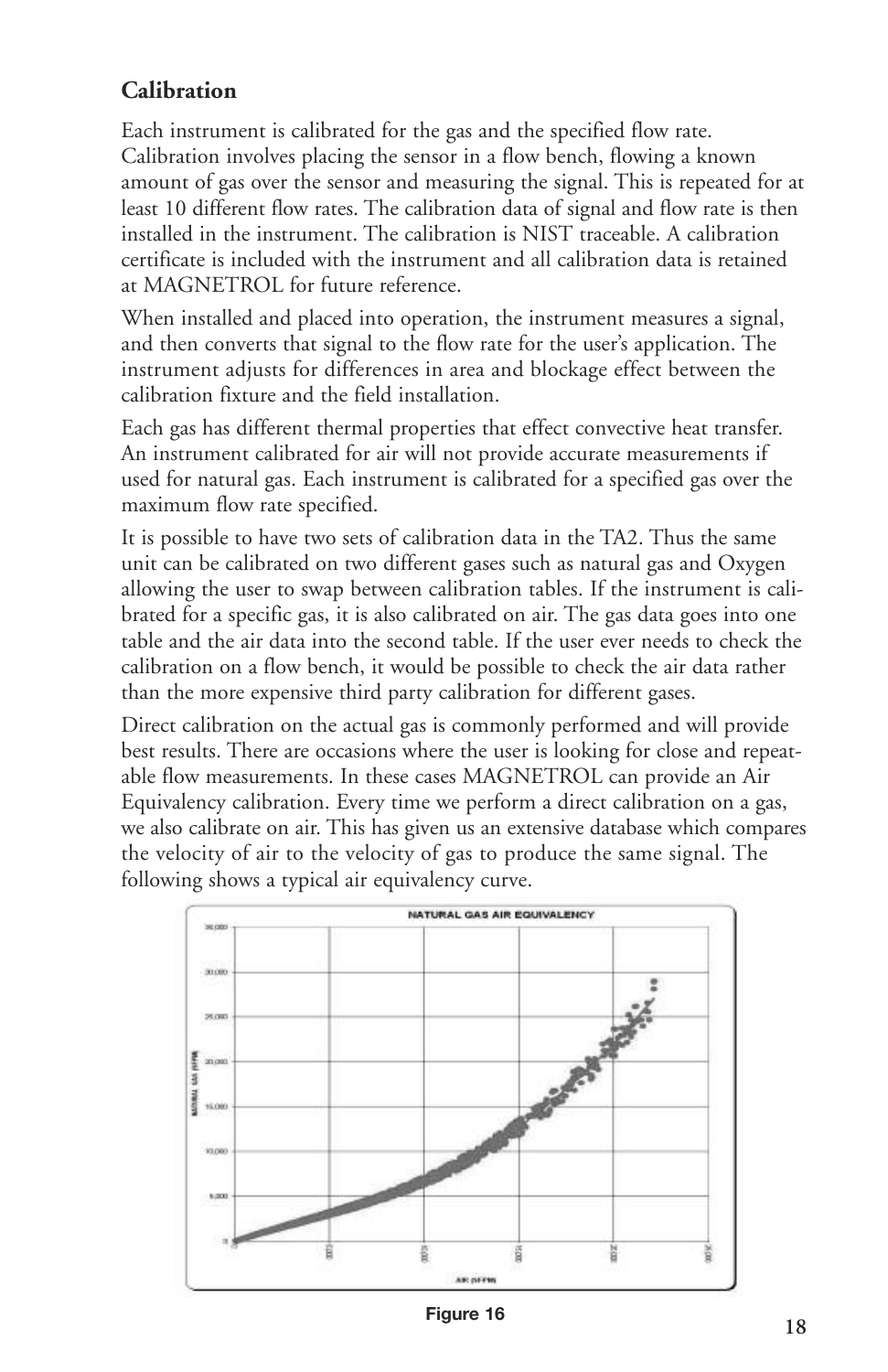Using this data permits us to calibrate the TA2 on air and then apply this data to adjust for the specified gas. It is also possible for the user to change air equivalency factors in the field for different gases further increasing the flexibility of this instrument.

In some cases it is not possible to flow a gas or gas mixture for the calibration. This can occur with a gas mixture where it is not possible to create the same gas mixture for the calibration. This can also occur for safety reasons where some gases cannot be handled in a flow bench. When either of these two situations occur, MAGNETROL can perform a gas correlation. For these calibrations we calibrate on two different gases with known thermal properties. This defines the heat transfer characteristics of the sensor. By knowing the thermal properties of the gas or gas mixture it is possible to correlate the data from the two individual calibration gases to obtain calibration data for the specified gas.

Each instrument has its own unique calibration. The sensor and the electronics are a matched pair—each has a serial number to enable the units to be matched in the field. Previously, if the probe needs to be replaced, the probe and associated electronics must be calibrated together as a unit. This has been a difficulty with this technology. There are tolerances in both the probe and the electronics which effect the calibration. With the development of the TA2, MAGNETROL has developed a method by which the probe (or circuit boards) can be field replaced. A new calibration certificate will be provided with the replacement probe and the user will enter these new probe calibration factors into the instrument using the keypad and display, HART® or PACT*ware™* software.

The cable length is totally independent of the calibration. This enables the customer to provide their own cable or to change the cable length in the field. Some competitors' units require that the instrument be calibrated with the specified cable length, and any change in cable will affect the accuracy.

#### **Calibration Verification**

Once a thermal flow meter is calibrated there is the question of how to determine if the unit remains in calibration. One method is to remove the unit and return it to the original manufacturer for recalibration. This requires having a spare flow meter or operating without the flow meter while it is being recalibrated. The actual cost of the recalibration can become expensive.

There are better methods. Some manufacturers claim that the calibration of their flow meters can be verified by simulating a signal and checking that the output matches the expected flow. However, all this does is to check that the transmitter is performing the correct calculations; there is no check of the sensor.

From our experience we believe that the TA2 requires a one time calibration to establish the relationship between heat transfer and mass flow. This is a one time, permanent calibration unless something happens to the sensor. When TA2s have been returned, we find that the new calibration data matches the original calibration.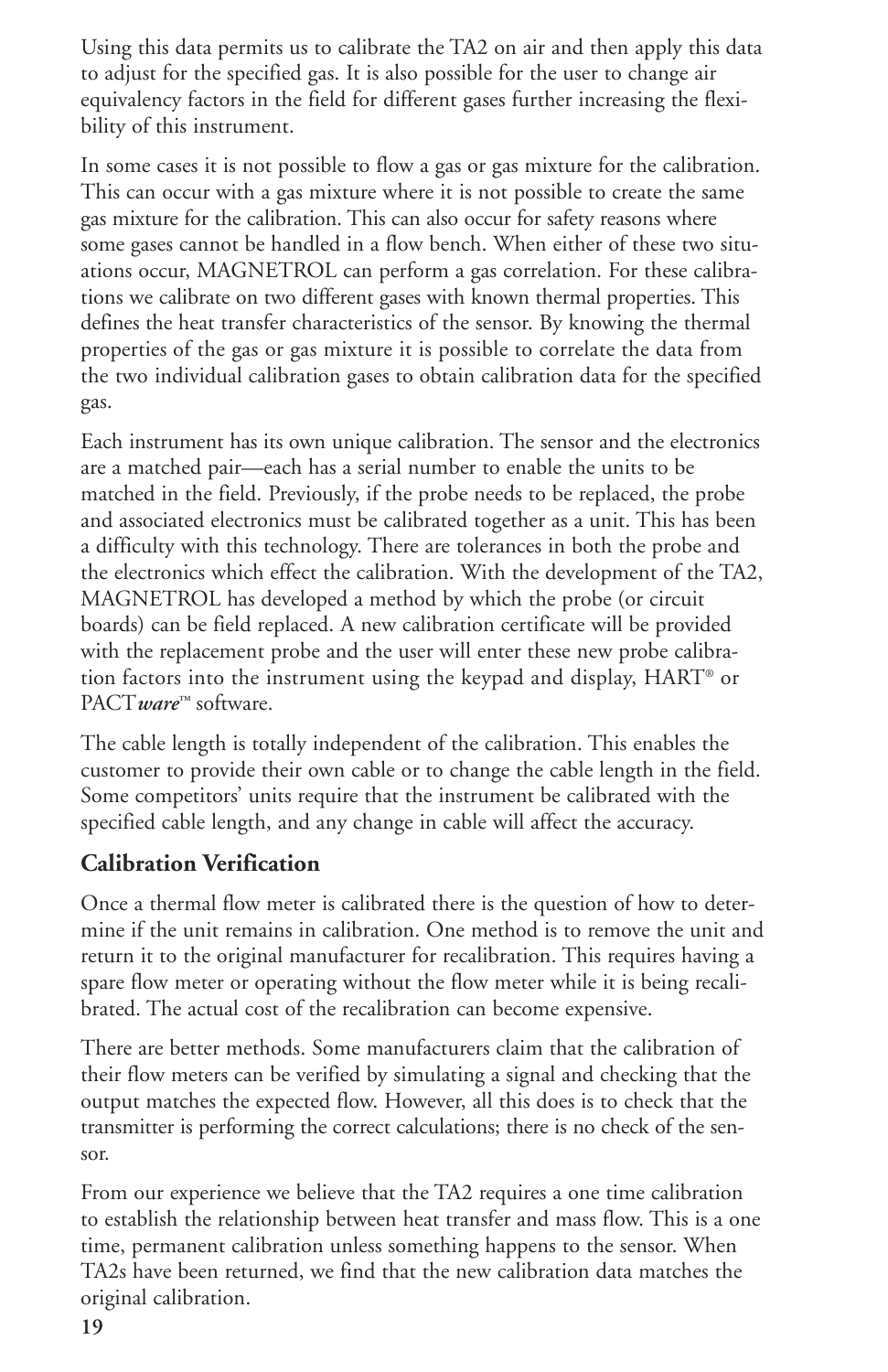MAGNETROL understands the user's desire to verify calibration and has developed a method of checking both the transmitter and the sensor. These are simple tests which can be performed in the Instrument Shop and do not require returning the TA2 to MAGNETROL.

- The transmitter can be checked by simulating an input and verifying that the TA2 calculates the flow shown on the calibration certificate. This can easily be done using the keypad and display, using HART, or PACT*ware* software.
- It is more difficult to check the operation of the sensor. Consider that the TA2 measures heat transfer. The sensor can be checked by creating a condition which produces a known and repeatable amount of heat transfer. This is done at two points—in still air to check no flow and in a water bath to simulate a high flow. This test can be done at some future date and when the values compare with initial values the user can be assured that the heat transfer characteristics of the flow meter are the same and the TA2 remains in calibration.

This calibration verification test can easily be performed in the Instrument Shop. The initial, base line values are determined during the original calibration. These values are stored in the TA2 memory and are found on the calibration certificate. When the verification test is made, the TA2 firmware provides simple step by step procedures for conducting the test. The validation test can also be performed using HART or PACT*ware*.

# **Calibration vs. Configuration**

Sometimes users will want to calibrate an instrument in the field. Often what they really want to do is to configure the instrument in the field. Calibration requires a flow bench; configuration of the instrument for the specific application is very simple permitting the user to change pipe or duct size, zero and span of the 4-20 mA signal, units of measurement, installation factors. The user has full capability to configure the TA2 to fit the application.

#### **Accuracy**

The accuracy of the TA2 is well accepted in the industry. Our stated accuracy is  $\pm$  1% of reading plus 0.5% of full scale. In reality the accuracy will be better than this. MAGNETROL uses a spline curve where the calibration curve goes directly through the data points. The following curve shows actual calibration data points, allowable error with other data points taken in between the calibration data points. This shows that the accuracy is better than 1% of reading over a turndown rate of 65 to 1.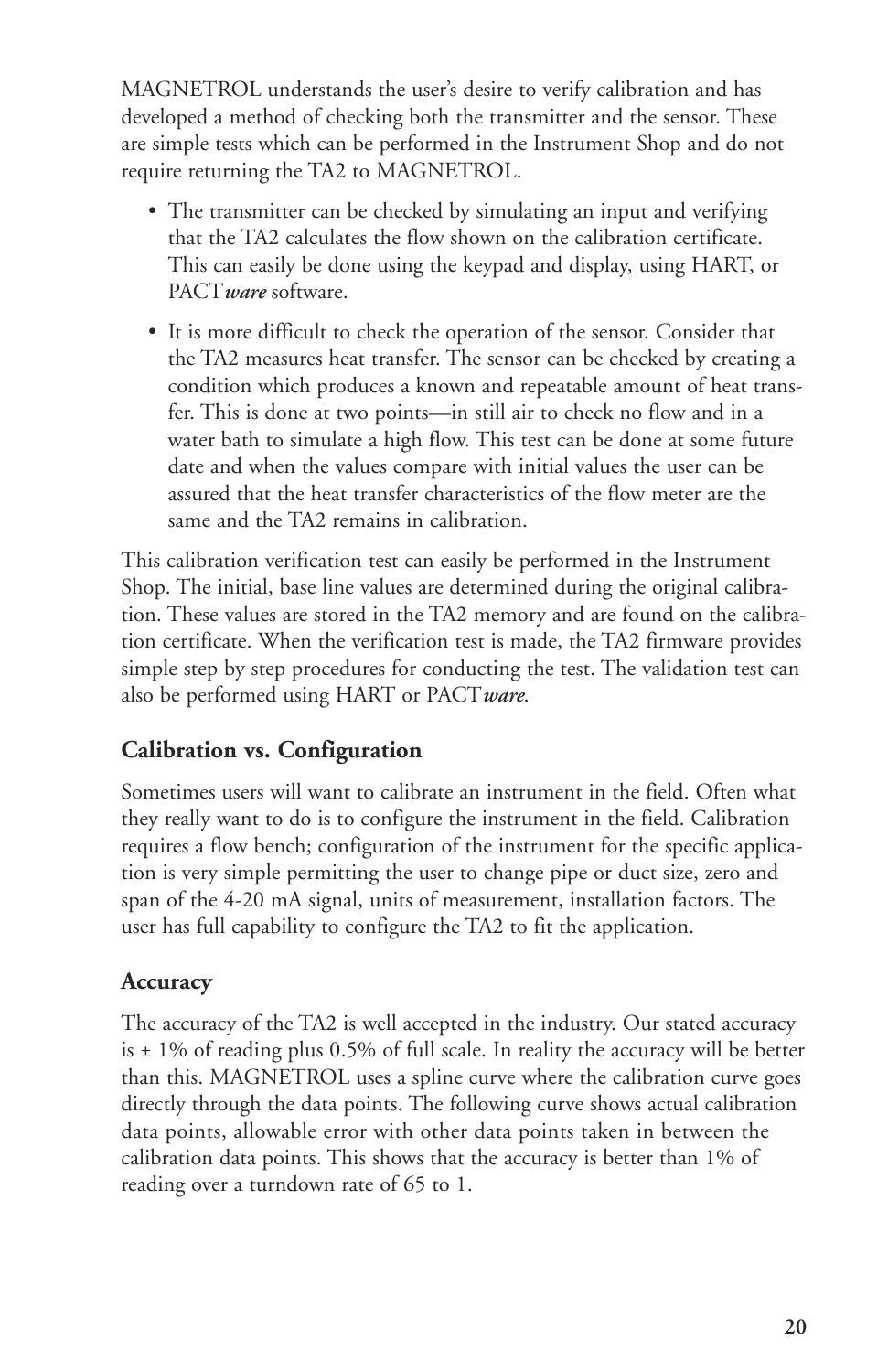This also shows that the greater the number of data points the better the overall accuracy. MAGNETROL uses a minimum of 10 data points and sometimes up to 30 data points depending upon the calibration range. Other manufacturers may only use a zero flow point and 4 calibration data points yet claim the same accuracy.



**Figure 17**

The accuracy component is made up of both a measurement of reading and a percentage of overall span. At 100% of full scale, the accuracy will be  $\pm 1.5$  %. As the flow decreases, the accuracy is represented in the chart above.

# **Flow Profile**

While MAGNETROL goes to great extent to provide an instrument with excellent accuracy, our accuracy is the calibration accuracy. When the probe is inserted into a pipe or duct, the sensor will measure the flow at that point. Therefore the measured flow is affected by the flow profile at the location of the sensor.

When a fluid flows in a pipe, it develops a flow profile. A flow profile will either be laminar or turbulent. These terms are sometimes misused.

In laminar flow, each fluid particle travels in a straight line as it flows through the pipe. Refer to Figure 18.

The fluid moves in layers with each layer sliding over the other. The velocity of the fluid at the wall is zero and increases as the distance from the wall increases as shown in Figure 20.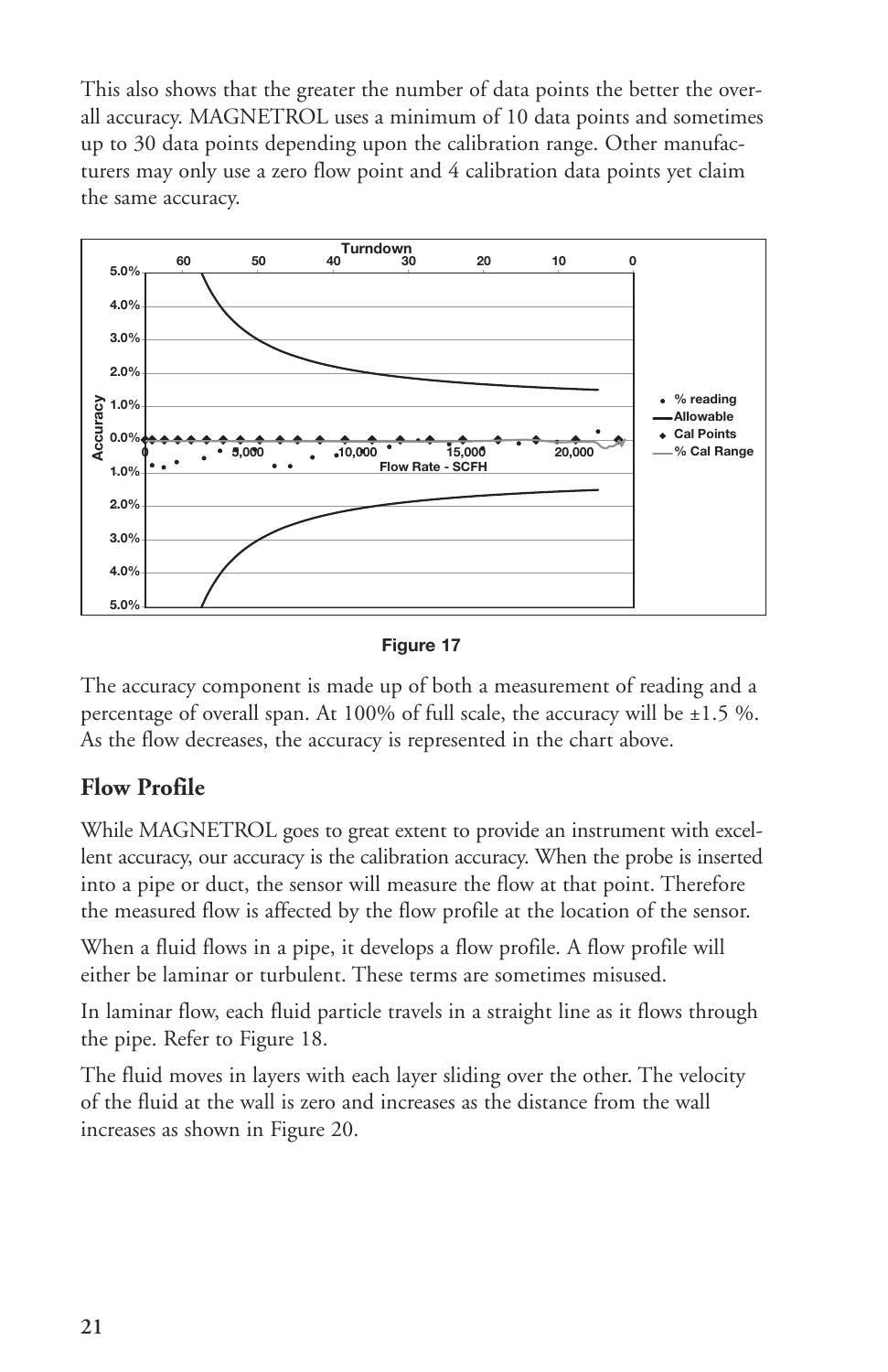

**Figure 18**

With turbulent flow, the flow path consists of eddies and swirls within the fluid; there is intermixing as the fluid flows. Typical turbulent flow is shown in Figure 19.



**Turbulent Flow Figure 19**

Turbulent flow and laminar flow have very specific definitions based upon the Reynolds number.

Reynolds Number is defined as:

$$
\mathsf{Re} = \left[\frac{\mathsf{VD}\rho}{\mu}\right]
$$

Reynolds Number shows the relationship between:

V = Velocity D = Diameter  $\frac{\rho}{\rho}$  = Density  $\mu$  = Viscosity

Reynolds numbers less than 2,000 are laminar flow, larger than 4,000 are turbulent flow, and between 2,000 and 4,000 are considered transition zone.

The flow profile in the pipe for laminar flow and turbulent flow are considerably different. With laminar flow the flow moves straight ahead without mixing. The velocity at the wall is zero and the velocity profile across the pipe will look something like Figure 20. Because there is no mixing, the velocity at the centerline is much greater than the average velocity.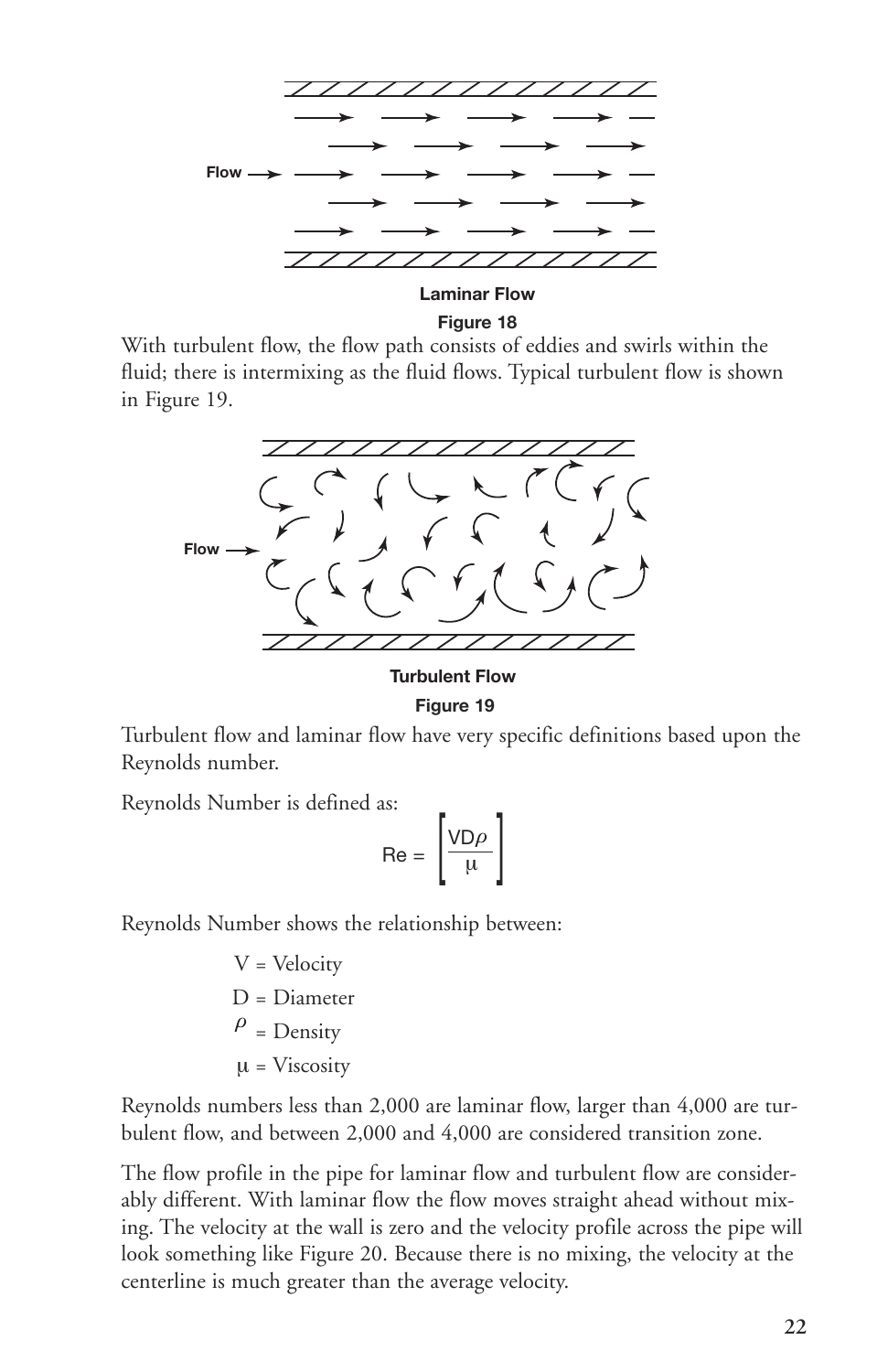

A fully developed turbulent flow profile is shown in Figure 21. Virtually all gas flow applications will be in the turbulent flow area.



Theoretically the velocity at the pipe wall is zero and the velocity at the centerline is approximately 20% higher than the average velocity. In turbulent flow, the flow profile will change slightly with Reynolds Number as shown in Figure 22.





**Figure 22**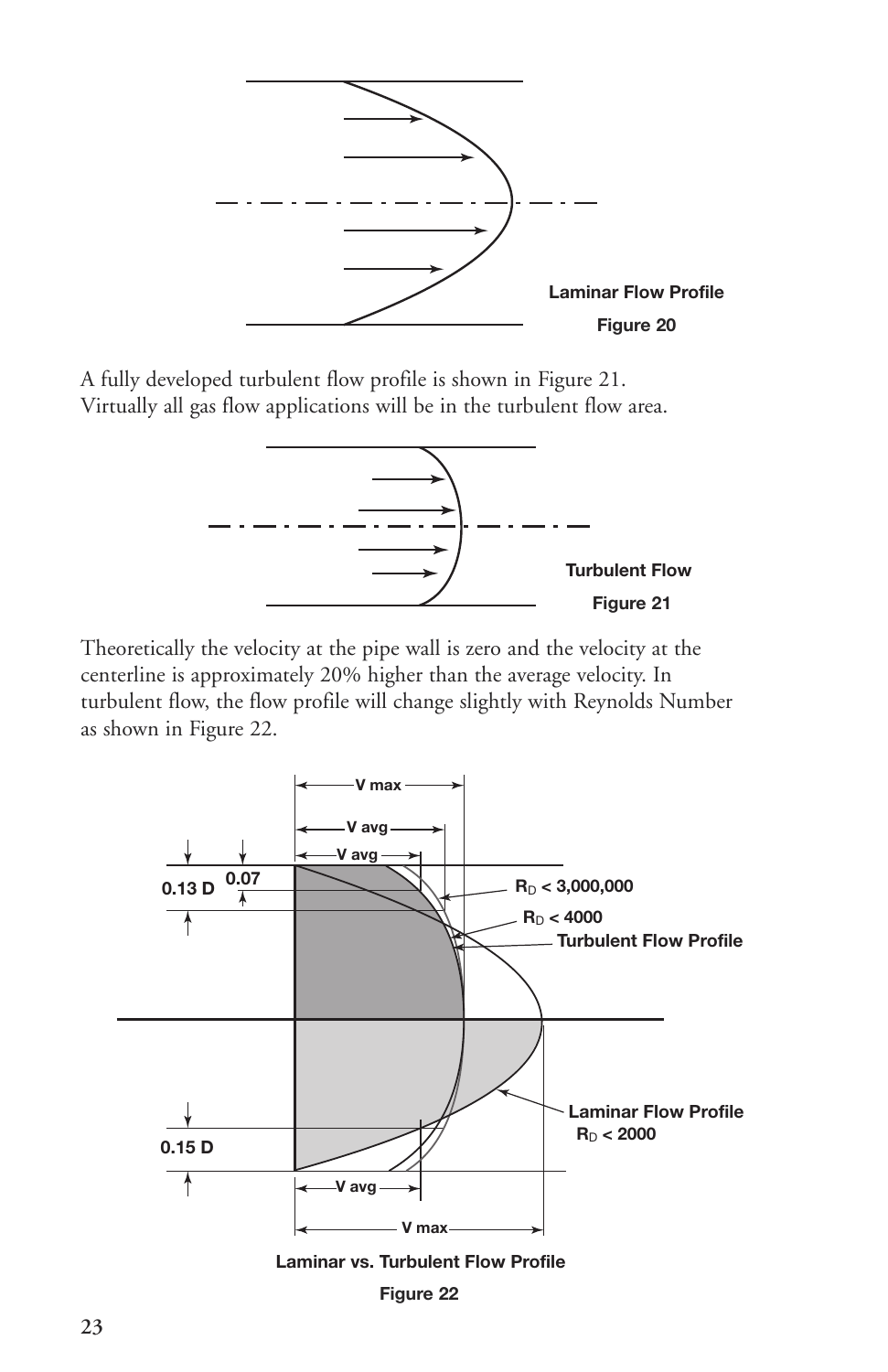In turbulent flow, the location of the average velocity will range between 0.07 D (¼ the diameter) to 0.13 D (¼ the diameter), depending upon the Reynolds number. At this location, changes in velocity (Reynolds number) will change the flow profile.

The center line velocity in turbulent flow is approximately 20% greater than the average velocity. The lower portion of Figure 20 shows a laminar flow profile — the centerline velocity is approximately twice the average velocity.

Another factor, which is not shown, but will also affect the velocity profile, is the roughness factor of the pipe. Rough pipe will have a slightly different velocity profile than smooth pipe.

There are difficulties locating the sensor at the point of average velocity. This location may be difficult to accurately determine as the profile will change with changes in velocity. The velocity profile is very sensitive at this point; a slight variation in flow profile will cause a major change in the flow measurement.

The best place to locate the sensor is at the centerline of the pipe. The pipe centerline is easy to determine, and changes in velocity will have minimal effect on the flow profile. The disadvantage is that the centerline velocity of a fully developed turbulent flow profile is theoretically 20% higher than the average velocity. This 20% factor between center line velocity and average velocity is taken into account in the calculations of the TA2.

These flow profiles are based on what is referred to as a fully developed turbulent flow profile. This flow profile will naturally develop within a long straight section on pipe. As the gas flows around an elbow, the momentum causes the gas velocity on the outside of the elbow to increase and the velocity on the inside to decrease. This is shown in Figure 23.



**Flow Profile Around Single 90° Elbow**

**Figure 23**

In addition to changing the flow profile, as the gas flows around an elbow, a rotational component, or swirl is introduced into the flow profile as shown in Figure 24.



**Swirl Flow Profile Figure 24**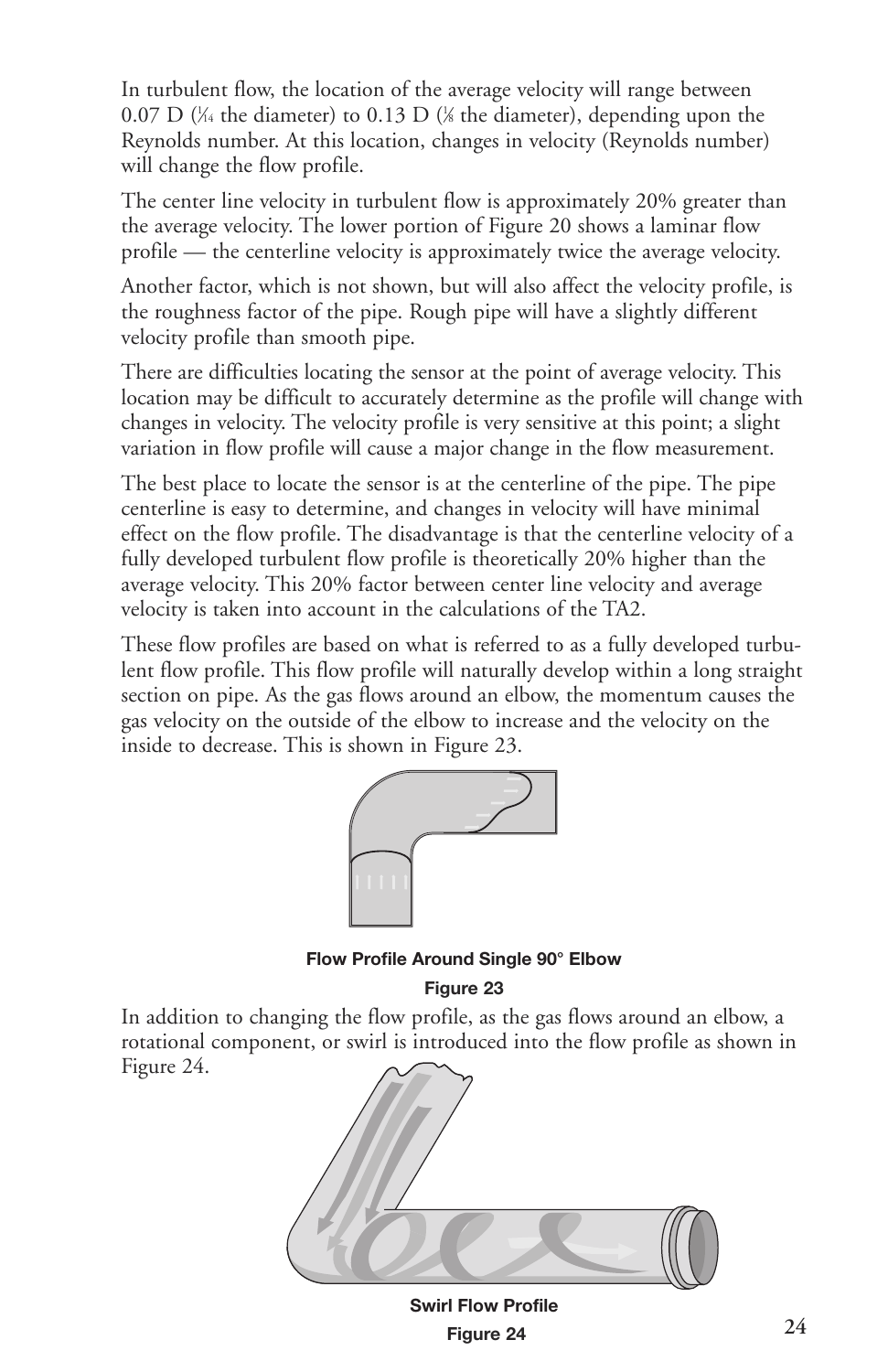With sufficient straight run of pipe, swirl patterns will dissipate and a fully developed turbulent flow profile will redevelop. Historically, 10 diameters upstream and 5 diameters downstream was considered as adequate straight run. Recent testing by NIST has demonstrated that these dimensions may not be sufficient, especially if there are two elbows. MAGNETROL brochure 54-131 provides additional information on recommended probe locations.

For flow measurement in larger ducts, a single probe can be used to obtain a repeatable flow measurement suitable for combustion air flow applications. In some applications, the probe has been inserted directly following an elbow. Refer to Figure 25. The flow profile in the duct is far from ideal, however repeatable flow measurements are obtainable and can be used for the combustion control system.



The effect of flow profile variations and swirl patterns may result in the probe being positioned at a location where the flow profile is different than the flow profile during calibration.

For most process flow measurement, there is insufficient room to obtain a perfect flow profile. The basic rule is to attempt to get as much straight run as possible and position the probe to get two to three times the upstream as downstream distance.

#### **Installation Options**

There are various options for installing the probe into the pipe or the duct. Perhaps the most common and simplest is the compression fitting shown in the Figure 26 below.

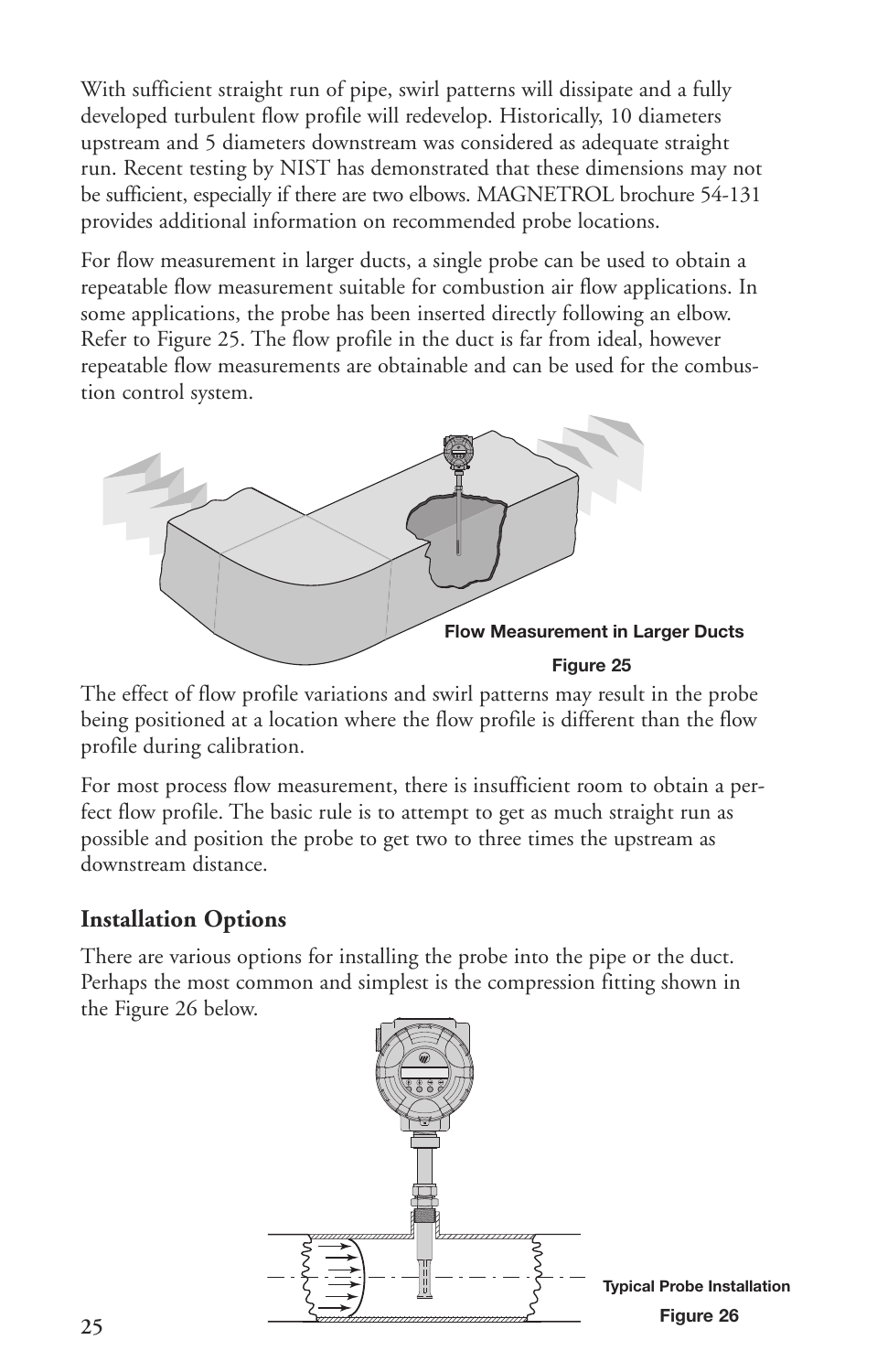Insertion probes with compression fittings can fit into pipe sizes1½" and larger.

A standard bored-through compression fitting is commercially available through MAGNETROL or Swagelok, Parker-Hannifin, and others. Either a ¾" NPT or 1" NPT for <sup>3</sup>/4" tubing is useable.

Compression fittings are available with either Teflon® ferrules or stainless steel ferrules. The Teflon® ferrules are useable for pressures up to 100 psig and have the advantage of being able to slide along the probe and readjust the position. Stainless steel ferrules are suitable for much higher pressures; however, once the ferrules are tightened and swaged onto the probe they cannot be removed. This has an advantage to ensure that the probe is reinserted into the same location.

Another benefit of using compression fittings with Teflon® ferrules is the ability to interchange units in the field. Providing that the probe is long enough and the velocity range is covered, the same instrument can be used in multiple pipe sizes, or an additional unit kept as a spare. Refer to Figure 27.



**Figure 27**

Hot tap Retractable Probe Assembly is also available for the TA2 probe. Designs are available for different pressure ranges.

Other process connections include NPT threads, BSP threads, and ANSI and DIN flanges. We recommend locating the end of the probe one inch (25 mm) past the center line of the pipe. This places the sensor at the centerline.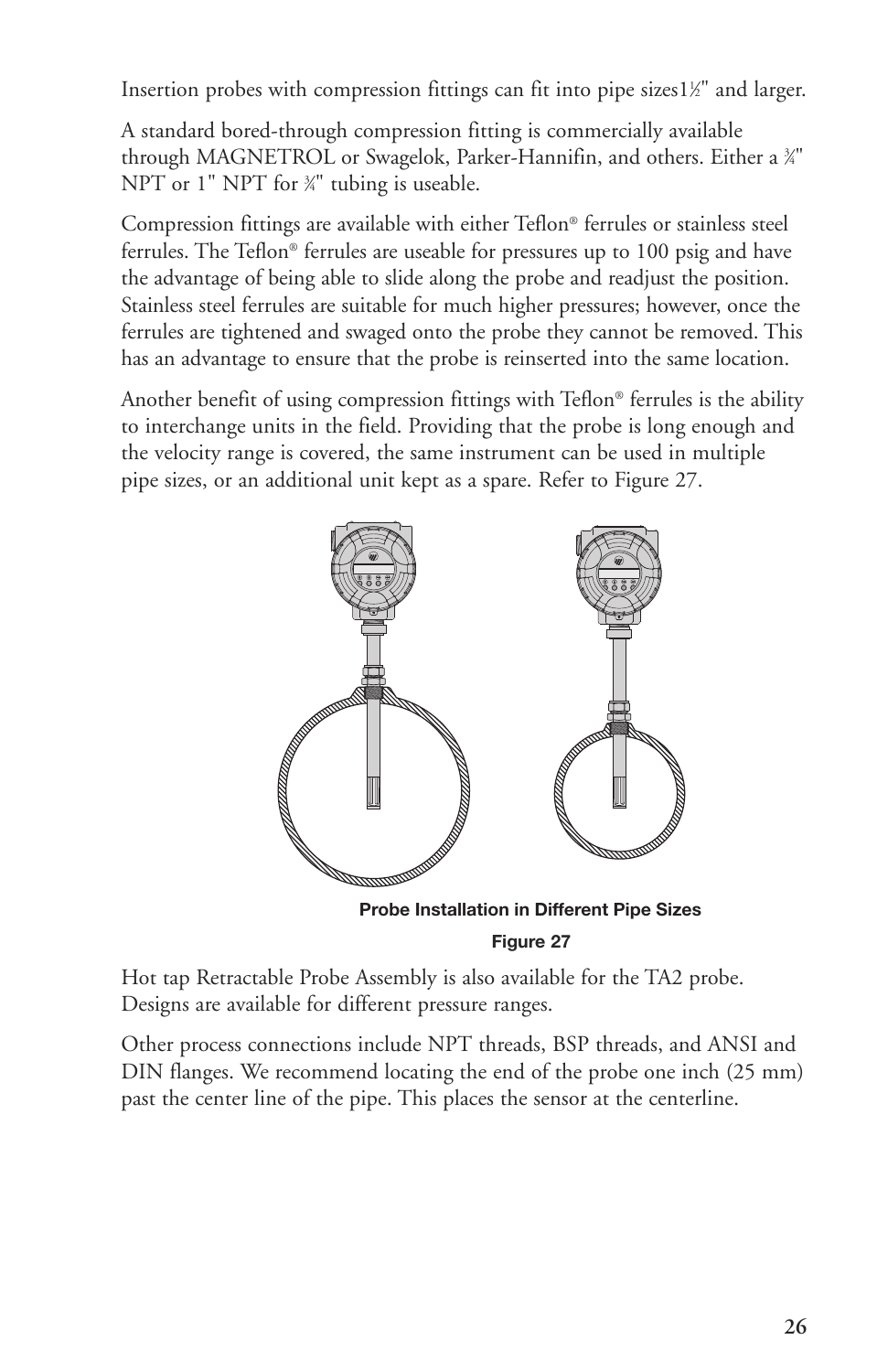# **Accuracy vs. Repeatability**

While most users talk about accuracy, for most process flow applications, repeatability of flow measurement is most important. Does the flow transmitter measure the same today, for the same set of conditions, as it did last week? From this respect, thermal mass flow measurement is excellent. Our repeatability of flow measurement is specified as 0.5% of reading.

While our absolute accuracy is important, and we have gone to great extent to be able to calibrate the instrument to the stated accuracy, we have no control over external factors.

Factors which can affect total system accuracy, include:

- 1. Blockage effect. The sensor and probe block a portion of the flow path, reducing the cross sectional flow area. MAGNETROL takes this blockage into account with area compensation built into the software. This feature is not available on all competitors' units.
- 2. Error in entering flow area. If this information is entered inaccurately, the flow rate will be in error. MAGNETROL uses nominal pipe dimensions found in various handbooks; however ASME permits tolerance in wall thickness which can effect pipe ID.
- 3. Standard conditions are not always standard. The TA2 permits the user to select the desired standard conditions. The TA2 will adjust the flow measurement based on different STP conditions. An error of approximately 8% will occur with differences in STP conditions between 70° F and 32° F.
- 4. Flow profile. As discussed above, flow profile can have a significant impact on flow measurement. The TA2 has the ability to correct the flow measurements for flow profile.
- 5. Inserting a probe in a tee. Calibration is typically done in a pipe. If the probe is inserted in a tee, the flow profile has changed and the dimensions of a tee are larger than the dimensions of a pipe. This combination can account for errors up to 20%.

MAGNETROL has taken into account many factors to provide the user with the ability to configure the instrument to their own requirements, thereby, providing the best possible overall performance.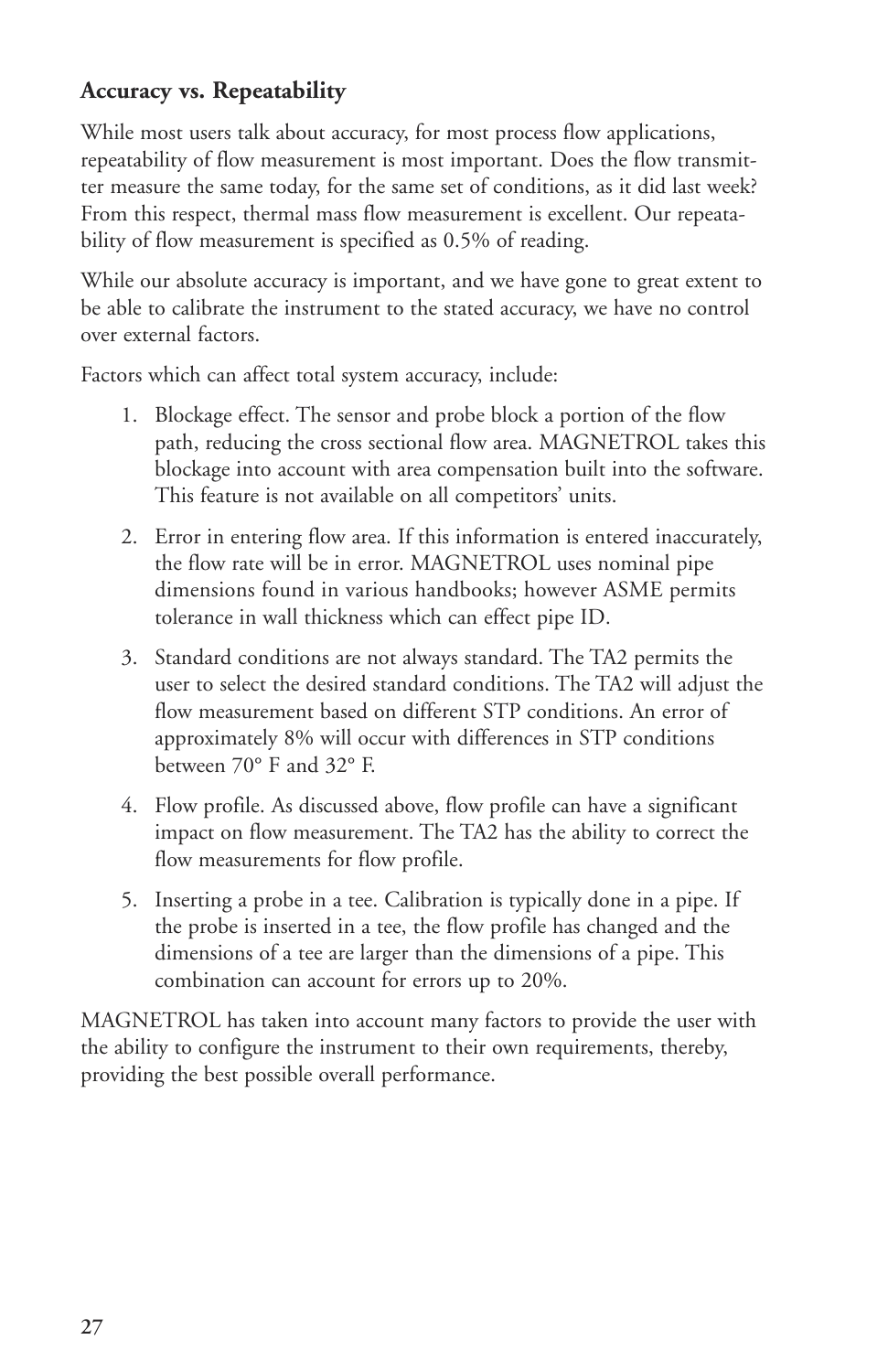### **Limitations of Technology**

While thermal mass flow measurement offers many advantages, there are also some limitations:

1. Condensed moisture. Droplets of moisture coming in contact with the heated sensor will cause additional cooling of the sensor. Moisture in the vapor state is not a problem. The effect of condensed moisture on the flow measurement is shown below.



#### **Figure 28**

Increasing the damping will greatly reduce the amplitude of the spikes. A moisture knock out pot will provide a reduction in velocity and a change in flow direction forcing entrained droplets to drop out of the gas stream. Another consideration is applications where the gas is saturated with moisture and the ambient temperature is colder than the process temperature. In these cases, condensation may occur on the probe, form a drop which will flow down the probe. If the probe is installed at the top of a pipe, the drop of moisture could flow down the probe and contact the heated sensor. A good general guideline for installing a TA2 in an application containing high amounts of moisture is to install the probe at an angle. This way any drops of liquid which form on the probe will drop off due to gravity.



**Figure 29**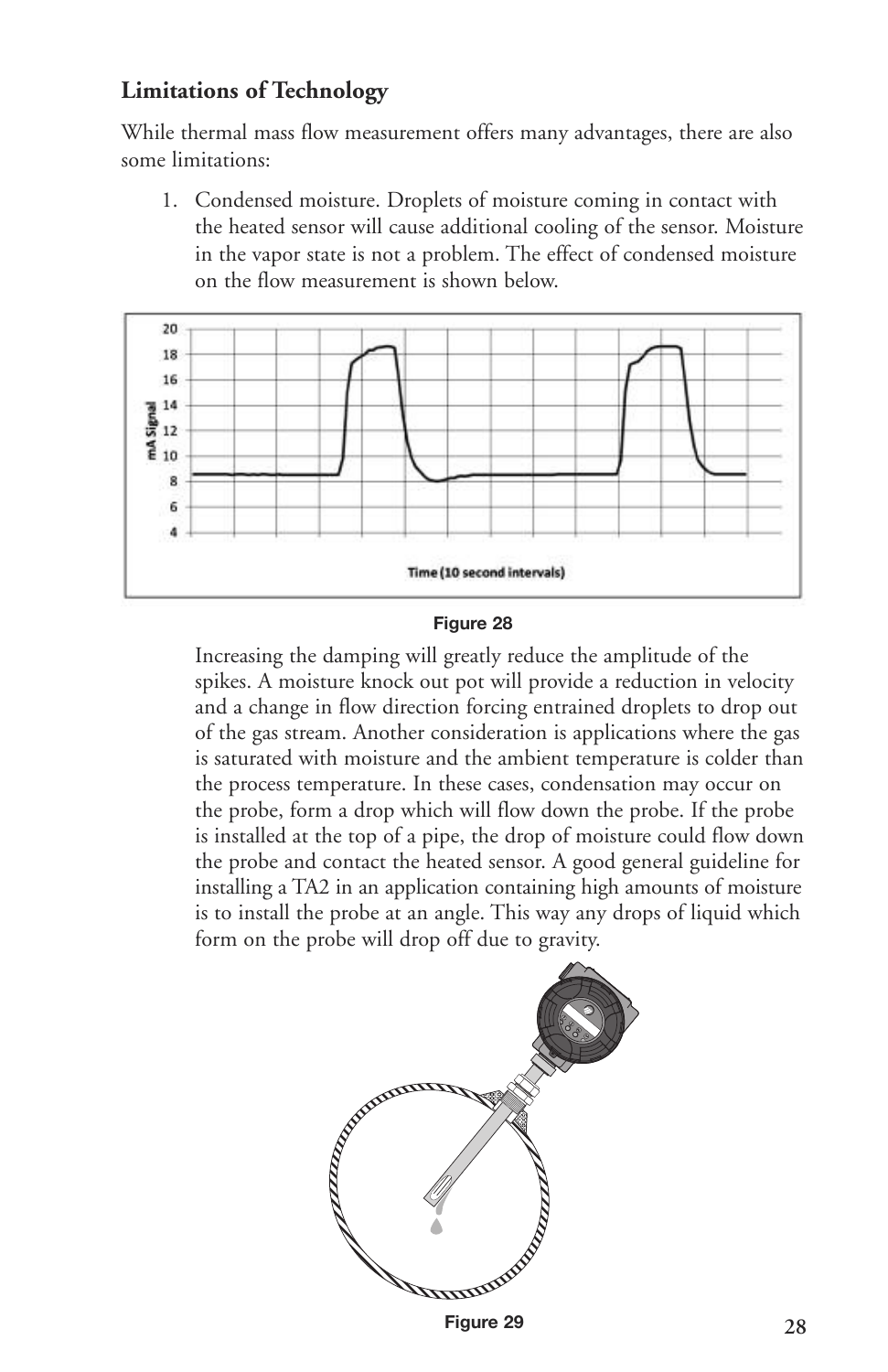- 2. Changing gas compositions. The instrument is calibrated for the heat transfer created by a particular gas composition. If the gas composition changes, the heat transfer rate will change, which affects the overall accuracy of flow measurement. Minor changes in composition will not have a noticeable effect.
- 3. Buildup. Buildup on the sensor will reduce the heat transfer rate, thus creating less cooling and indicating a lower flow than actual. For applications where buildup may be present, it is suggested that after startup, the condition of the sensor is periodically checked and a history of frequency of cleaning be developed and followed. The use of a Retractable Probe Assembly or simple ball valve with compression fitting permits the probe to be removed during normal operation.

# **Applications**

There are many applications for thermal dispersion mass flow measurement. Some of the more typical and successful applications are:

- 1. Compressed air/gas. Measurement and totalization of compressed air or gas flow is utilized for internal plant allocation and measurement of overall consumption. Can be used for detecting and identifying general location of leaks. Government estimates that leakage can account for 20–30% of compressed air generation. Eliminating a small <sup>1</sup> ⁄4" leak can result in cost savings up to \$4,000 in a year.
- 2. Combustion air flow. Measurement of the mass flow rate of combustion air is desirable when determining fuel to air mixtures for proper combustion control. Thermal mass measurement is very appropriate due to combination of direct mass measurement, excellent low flow sensitivity, wide turndown, and low pressure drops.
- 3. Natural gas. In-plant measurement of natural gas flows to boiler, furnaces, dryers, and heaters is an ideal application for thermal mass flow measurement. Knowing the natural gas usage of individual combustion sources can help identify efficiency leading to reduced fuel usage. The composition of natural gas may vary slightly during the year. These changes in heat transfer characteristics of the gas are minor and will not have any noticeable affect on TA2 performance.
- 4. Green House Gas Emissions. The EPA requires many facilities to report yearly their green house gas emissions from each combustion source. A TA2 is an ideal method of determining the natural gas usage and then follow the EPA guidelines to calculate the green house gas emissions.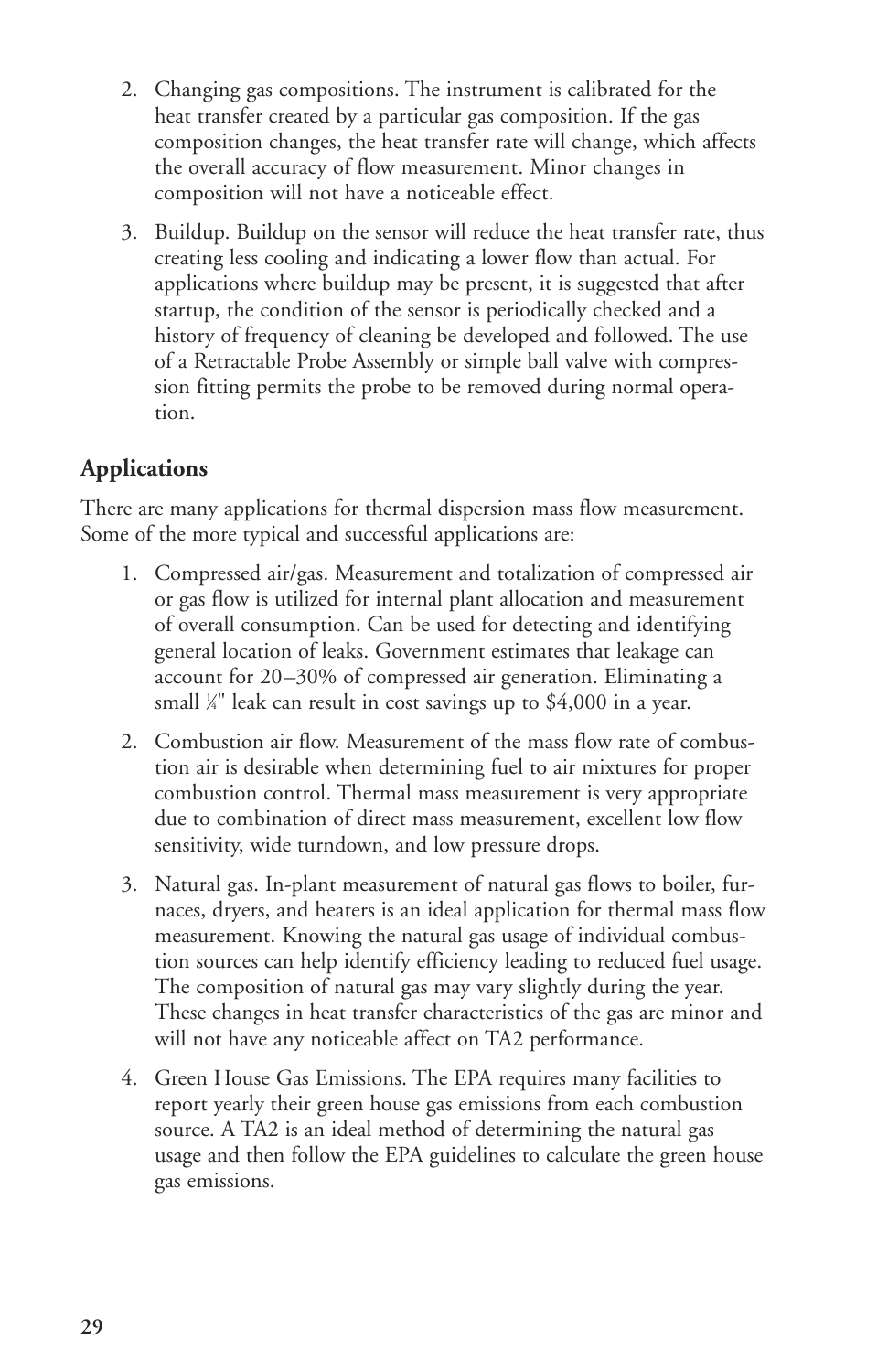# **Difficult Applications**

1. Flare lines. Thermal dispersion mass flow offers many benefits for flare lines—wide turndown, low flow detection, and low pressure drop. Thermal flow measurement has successfully been used in this application. However, consideration must be given to changes in gas composition.

Different gases have different thermal properties that affect convective heat transfer. Changes in gas composition will change heat transfer rates, resulting in inaccuracies in flow measurement.

If used in a flare line with a consistent gas composition such as natural gas, there is no difficulty. However, if used in an application with wide variations in gas composition, especially major changes in concentration of hydrogen, the user must be made aware of the considerable potential for inaccurate flow measurement. Hydrogen cools the sensor much greater than other gases; a small flow of hydrogen will appear like a much larger flow of other hydrocarbons.

In those applications with varying gas compositions, a TA2 will provide a relative flow measurement. It can be used to provide an indication of changes and magnitude in flow rate as well as duration of a release to the flare. Often a TA2 will be used to monitor the flow to the flare from individual production units with a different technology flow meter measuring the main flare flow for environmental reporting or obtaining a mass balance. Considering that the flow meter is used for for flow monitoring rather than flow measurement consideration should be given to a simple calibration rather than trying to calibrate for an exact gas mixture.

2. Stacks. While thermal mass flow measurement has successfully been used for measurement of stack flow, generally multiple point array systems are utilized for large diameter stacks. Another option is to use four or more single point probes inserted from opposite sides of the stack. An external device is needed to average the flow rates.

# **Unique Features**

There are several unique features of the TA2:

1. Temperature compensation over the entire dynamic range of the instrument, by measuring the temperature and adjusting the flow measurement for changes in physical properties. For more information, review the section on Temperature Compensation.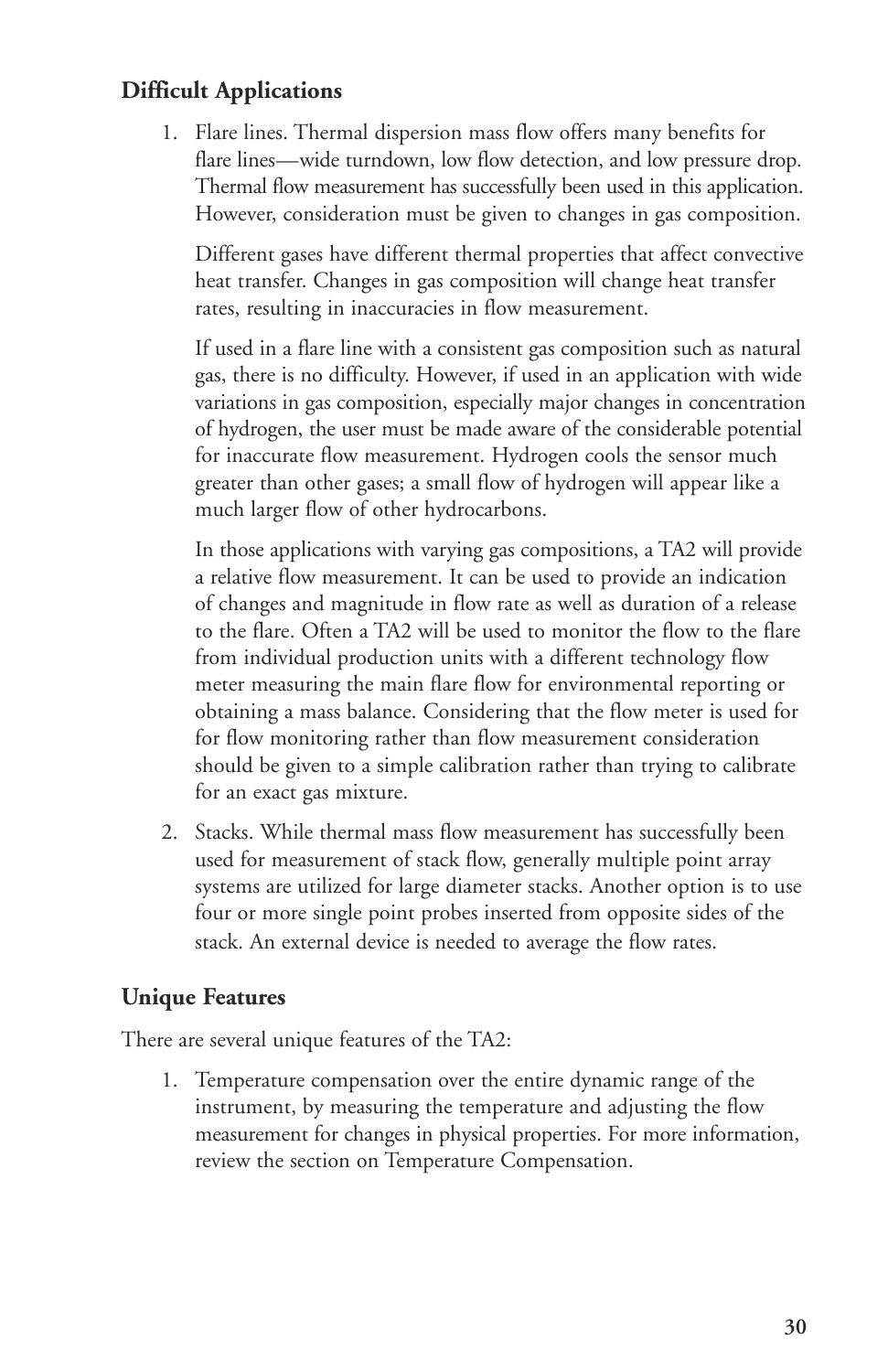- 2. Area blockage. When the probe is installed in a pipe, a certain amount of the cross sectional area is blocked. The smaller the pipe, the greater the blockage effect. The instrument measures the velocity past the sensors. Competitors' units simply multiply the velocity by the cross sectional area to obtain flow rate. By doing this, they are assuming that there is zero blockage of the pipe caused by the insertion of the probe. This can cause a considerable error in the flow measurement. The TA2 automatically adjust the blockage factor based upon the flow area.
- 3. Self-Diagnostics. The TA2 has extensive self diagnostics to insure that the meter is operating properly and within the calibrated range of the instrument. These tests include automatic check of RTD drift, insuring sensor is operating within range, plus other operational/ performance verification. If a problem is detected the TA2 will identify the issue and will also store information in a history log in the unit.
- 4. Software. The TA2 software has the same feel as similar MAGNETROL products. This intuitive programming makes it easy for the user to configure and operate the instrument.
- 5. Flow profile compensation. Advanced users can use factors in the flow meter to adjust for flow profile or other installation variables.
- 6. Two 4–20 mA outputs—An option available on the TA2 is providing a second mA output. This will most commonly be configured for temperature although it is possible to configure for a different flow range to provide better resolution.
- 7. Selectable STP conditions. The TA2 permits the user to select STP conditions utilized at their facility. Without having this option, flow errors of approximately 8% can occur.
- 8. HART. The TA2 provides HART communication with a full operational DD which permits the user to do anything over HART which can be accessed via the key pad and display. HART communications is also used with PACT*ware* software where non-proprietary software can be used for configuration.

References:

David Spitzer, Industrial Flow Measurement, 1990. Instrument Society of America

Richard W. Miller, Flow Measurement Engineering Handbook, Second Edition, 1989, McGraw-Hill Book Company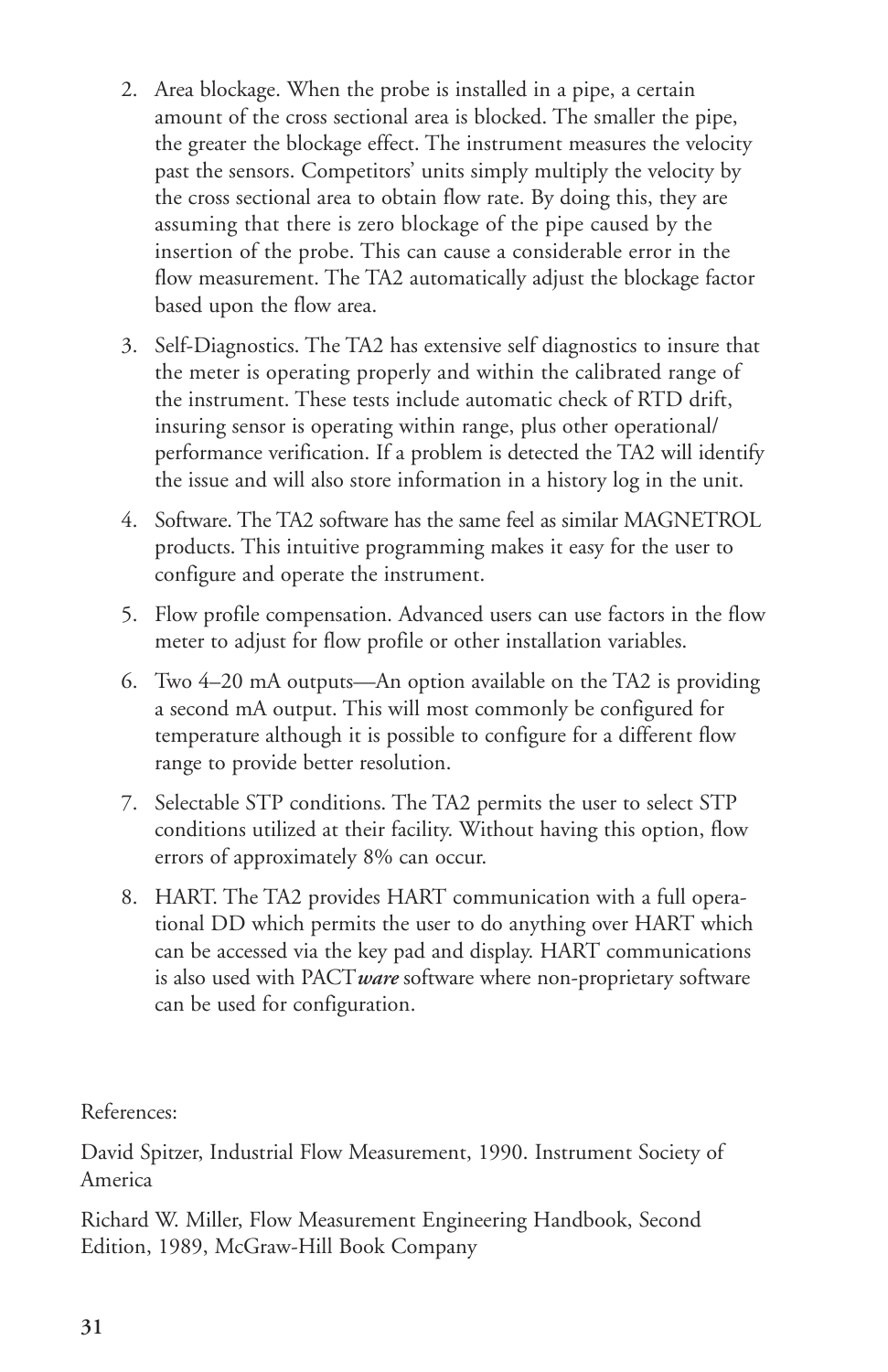# **Common Conversion Factors**

T° C =  $(T^{\circ}$  F -32)/1.8  $T^{\circ}$  F = 1.8  $\times$  T° C + 32  $T^{\circ}$  K =  $T^{\circ}$  C + 273.15 T° R = T° F + 459.67

| Atmosphere        | $\times$ 1.01325<br>$\times$ 33.8995<br>$\times$ 29.92125<br>$\times$ 406.794<br>$\times$ 101.325<br>$\times 760$<br>$\times$ 1.01325 x 105<br>$\times$ 1.01325 x 105<br>$\times$ 14.696<br>$\times 760$ | = Bars<br>= Feet of water $(32^{\circ} \text{ F})$<br>$=$ Inches of Mercury (32 $\textdegree$ F)<br>= Inches of Water $(32^{\circ} \text{ F})$<br>= Kilopascals<br>$=$ mm Mercury (0 $^{\circ}$ C)<br>= Newtons/square meter<br>= Pascals<br>= Pounds/square inch<br>$= Torr$ |
|-------------------|----------------------------------------------------------------------------------------------------------------------------------------------------------------------------------------------------------|-------------------------------------------------------------------------------------------------------------------------------------------------------------------------------------------------------------------------------------------------------------------------------|
| Bar               | $\times$ 0.986923<br>$\times$ 100<br>$\times$ 14.5038                                                                                                                                                    | = Atmospheres<br>= Kilopascals (Kpa)<br>= Pounds/square inch                                                                                                                                                                                                                  |
| <b>Cubic Feet</b> | $\times$ 0.028316<br>$\times$ 28.31605                                                                                                                                                                   | = Cubic meters<br>$=$ Liters                                                                                                                                                                                                                                                  |
| Cubic meters      | $\times$ 35.31467<br>$\times 1000$                                                                                                                                                                       | = Cubic feet<br>$=$ Liters                                                                                                                                                                                                                                                    |
| Feet              | $\times$ 30.48<br>$\times 0.3048$                                                                                                                                                                        | = Centimeters<br>$=$ Meters                                                                                                                                                                                                                                                   |
| Inches            | $\times$ 0.083333<br>$\times$ 25.4<br>$\times 0.0254$                                                                                                                                                    | $=$ Feet<br>$=$ mm<br>$=$ Meters                                                                                                                                                                                                                                              |
| Kilograms         | $\times 2.2046$                                                                                                                                                                                          | = Pounds                                                                                                                                                                                                                                                                      |
| Kilopascal (Kpa)  | $\times$ 0.1450377<br>$\times$ 4.01474                                                                                                                                                                   | = Pounds/ sq inch<br>= Inches water                                                                                                                                                                                                                                           |
| <b>Meters</b>     | $\times$ 3.2808<br>$\times$ 1000                                                                                                                                                                         | $=$ Feet<br>$=$ mm                                                                                                                                                                                                                                                            |
| $NM^3/H$          | $\times 0.5886$<br>$\times$ 1000                                                                                                                                                                         | $=$ SCFM<br>$=$ $1/h$                                                                                                                                                                                                                                                         |
| Pounds/sq inch    | $\times 0.068046$<br>$\times$ 0.0689476<br>$\times$ 27.6807<br>$\times 6.89476$                                                                                                                          | = Atmospheres<br>= Bar<br>= Inches water $(32^{\circ} \text{ F})$<br>= Kilopascals                                                                                                                                                                                            |
| Square feet       | $\times$ 144<br>$\times$ 0.09290304                                                                                                                                                                      | = Square inches<br>= Square meters                                                                                                                                                                                                                                            |
| Square meters     | $\times$ 10.7639<br>$\times$ 1550.0031<br>$\times$ 1 $\times$ 106                                                                                                                                        | = Square feet<br>= Square inches<br>= Square mm                                                                                                                                                                                                                               |
| <b>SCFM</b>       | $\times$ 1.69990<br>$\times$ 1,698.96                                                                                                                                                                    | $= NM^3/H$<br>= Nl/h                                                                                                                                                                                                                                                          |
| Temperature:      |                                                                                                                                                                                                          |                                                                                                                                                                                                                                                                               |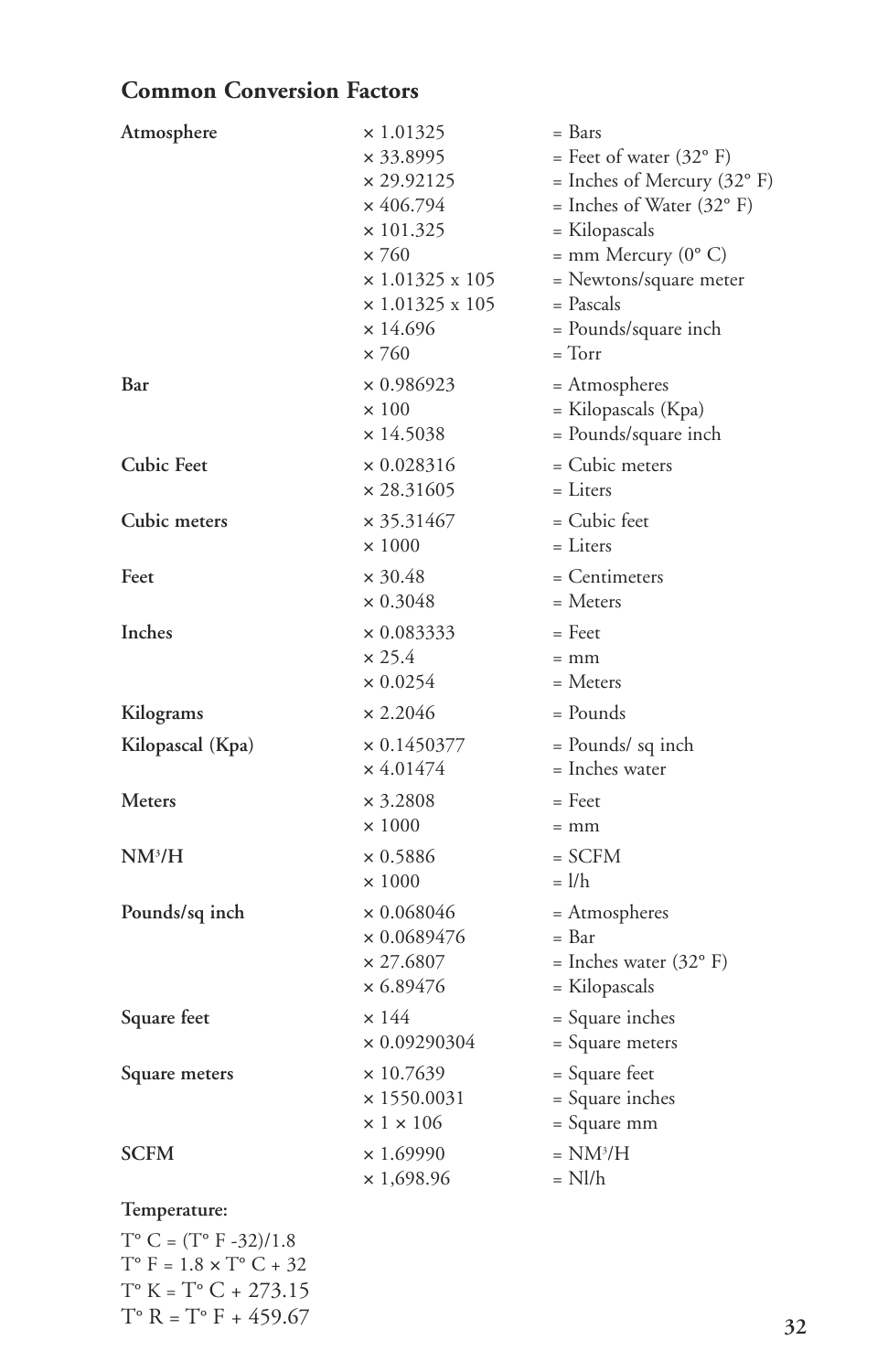| Gas                                   | <b>Chemical Formula</b>        | Molecular Weight | Density Ib/tt <sup>3</sup> (1) | Density kg/m <sup>3</sup> (2) | <b>Gravity SG</b>  |
|---------------------------------------|--------------------------------|------------------|--------------------------------|-------------------------------|--------------------|
| Äir                                   |                                | 28.96            | 0.0748                         | 07740                         | 1.000              |
| Annnonia                              | NH3                            | 17.03            | 0.0440                         | 16710                         | 889.0              |
| Argon                                 | Š                              | 39.95            | 0.1032                         | 1.7572                        | 1.379              |
|                                       | 65% Methane,                   |                  |                                |                               |                    |
| <b>Bio Gas</b>                        | 35% CO <sub>2</sub>            | 25.83            | 0.0668                         | 1.1363                        | 268.0              |
| Butane                                | C4H10                          | 58.12            | 0.1502                         | 2.5567                        | 2.007              |
| <b>Butylene</b>                       | C <sub>4</sub> H <sub>8</sub>  | 56.11            | 0.1450                         | 2.4681                        | 1.937              |
| Carbon Dioxide                        | CO <sub>2</sub>                | 44.01            | 0.1137                         | 1.9359                        | 1.520              |
| Carbon Monoxide                       | 8                              | 28.01            | 0.0724                         | 1.2321                        | 796.0              |
| <b>Chlorine</b>                       | $\frac{1}{2}$                  | 70.91            | 0.1833                         | 3.1205                        | 2.449              |
| Ethane                                | <b>C<sub>2H6</sub></b>         | 30.07            | //200                          | 1.3227                        | 1.038              |
| Ethylene                              | C <sub>2</sub> H <sub>4</sub>  | 28.05            | 0.0725                         | 1.2340                        | 6960               |
| Helium                                | 공                              | 4.00             | 0.0103                         | 0.1761                        | $rac{0.138}{1.38}$ |
| Hexane                                | C <sub>6</sub> H <sub>14</sub> | 86.18            | 0.2227                         | 3.7908                        | 2.976              |
| Hydrogen                              | 오                              | 202              | 0.0052                         | 7880.0                        | 070.0              |
| Methane                               | CH <sub>4</sub>                | 16.04            | 0.0415                         | 7057                          | 0.554              |
| Nitrogen                              | $\overline{\mathcal{S}}$       | 28.01            | 0.0724                         | 1.2323                        | 796.0              |
| Oxygen                                | Q2                             | 32.00            | 0.0827                         | $920+1$                       | $-1.105$           |
| Pentane                               | C <sub>5</sub> H <sub>12</sub> | 72.15            | 0.1865                         | 3.1738                        | 2.491              |
| Propane                               | C <sub>3</sub> H <sub>8</sub>  | 44.10            | 0:1140                         | 1.9397                        | 1.523              |
| Propylene                             | C <sub>3</sub> H <sub>6</sub>  | 42.08            | 0.1088                         | 1.8510                        | 1.453              |
| Sulfur Dioxide                        | 20 <sub>2</sub>                | 64.06            | 0.1656                         | 2.8191                        | 2.213              |
| 1. Gas Density at 70° F and 14.7 psia |                                |                  |                                |                               |                    |

# **Gas Density at Standard Conditions**

ب. Gas

Density  $\overline{\omega}$ 0° C

and 1 bar